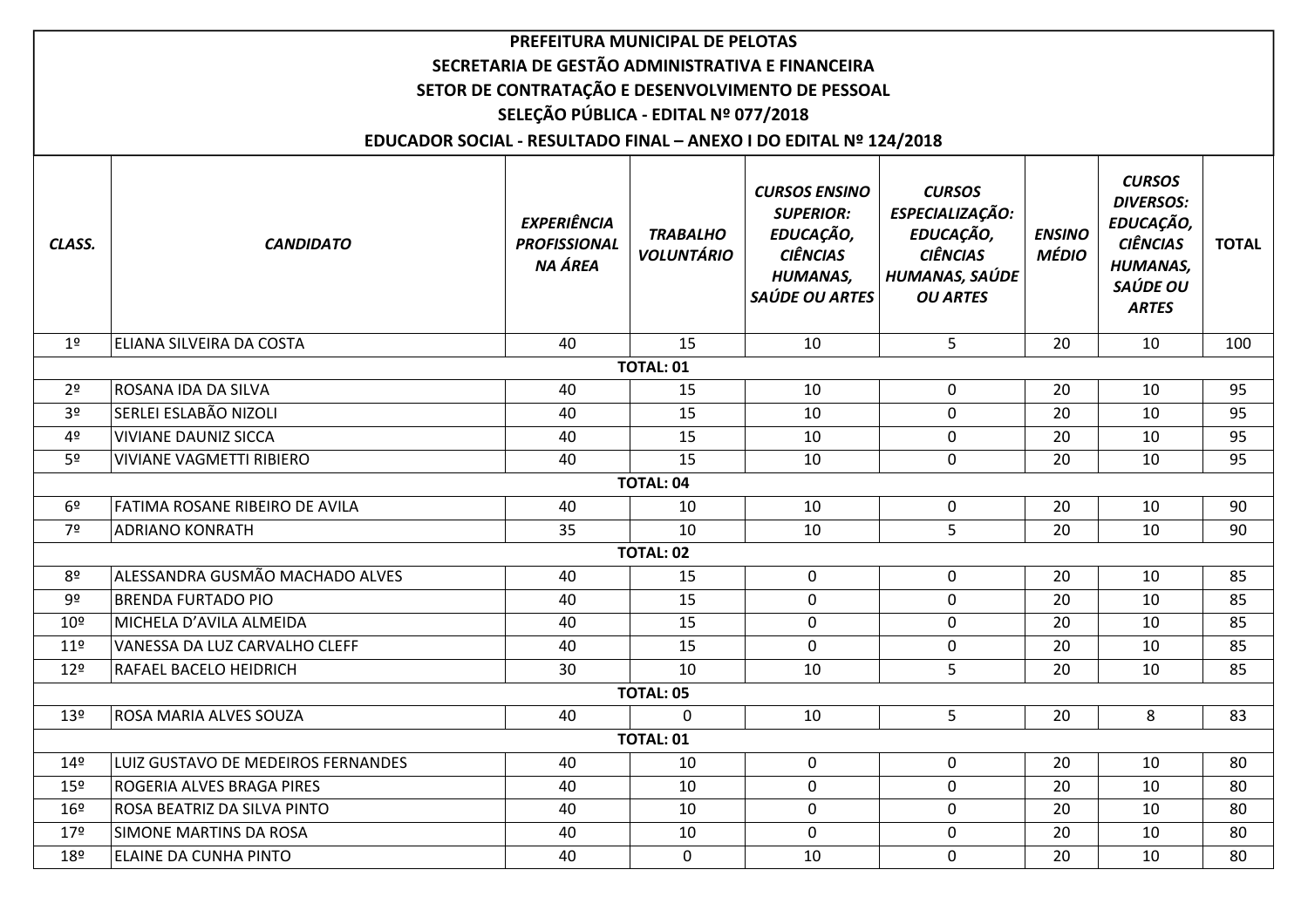| 19º             | <b>EVELYN DUARTE DA CUNHA</b>             | 40 | 0                | 10          | $\mathbf{0}$ | 20 | 10          | 80 |  |  |
|-----------------|-------------------------------------------|----|------------------|-------------|--------------|----|-------------|----|--|--|
| 20 <sup>°</sup> | MARE LIZE VAZ BARBOSA                     | 40 | $\mathbf 0$      | 10          | $\mathbf 0$  | 20 | 10          | 80 |  |  |
| $21^{\circ}$    | MARILEIA EBERSOL BRAGA                    | 40 | $\mathbf 0$      | 10          | $\mathbf 0$  | 20 | 10          | 80 |  |  |
| 22 <sup>°</sup> | SILVIA SANTANA SOLONET GOIA               | 40 | 0                | 10          | $\mathbf 0$  | 20 | 10          | 80 |  |  |
|                 |                                           |    | <b>TOTAL: 09</b> |             |              |    |             |    |  |  |
| 23º             | ELISA ALMEIDA LUCENA                      | 40 | 5                | 10          | $\mathbf 0$  | 20 | $\mathbf 0$ | 75 |  |  |
| 24º             | <b>EDUARDA OSORIO DALLASTA</b>            | 30 | 15               | $\mathbf 0$ | $\mathbf 0$  | 20 | 10          | 75 |  |  |
| 25 <sup>°</sup> | SILVIA BARBOSA CORREA                     | 30 | 15               | $\mathbf 0$ | $\mathbf 0$  | 20 | 10          | 75 |  |  |
| 26 <sup>°</sup> | VALQUIRIA IRAZOQUI                        | 30 | 5                | 10          | $\mathbf 0$  | 20 | 10          | 75 |  |  |
|                 |                                           |    | <b>TOTAL: 04</b> |             |              |    |             |    |  |  |
| 27º             | LUANA OLIVEIRA DAME                       | 40 | 0                | 10          | $\mathbf 0$  | 20 | $2^{\circ}$ | 72 |  |  |
|                 |                                           |    | <b>TOTAL: 01</b> |             |              |    |             |    |  |  |
| 28º             | ANA CLAUDIA VIEIRA ESLABÃO                | 40 | $\mathbf 0$      | 10          | $\mathbf 0$  | 20 | $\mathbf 0$ | 70 |  |  |
| 29º             | DANIELA ARAUJO MENA                       | 40 | $\pmb{0}$        | $\mathbf 0$ | $\mathbf 0$  | 20 | 10          | 70 |  |  |
| 30 <sup>°</sup> | ELIANA VASCONCELOS BANDEIRA               | 40 | 0                | $\mathbf 0$ | $\mathbf 0$  | 20 | 10          | 70 |  |  |
| 31 <sup>o</sup> | <b>GILDA REGINA NEVES PORTO</b>           | 40 | 0                | $\mathbf 0$ | $\mathbf 0$  | 20 | 10          | 70 |  |  |
| 32 <sup>o</sup> | <b>IZABEL HARTMANN BUSS</b>               | 40 | 0                | $\mathbf 0$ | $\mathbf 0$  | 20 | 10          | 70 |  |  |
| 33 <sup>°</sup> | JIANE SIGALES DE ALMEIDA                  | 40 | $\mathbf 0$      | $\mathbf 0$ | $\mathbf 0$  | 20 | 10          | 70 |  |  |
| 34º             | LUCIANA ULGUIM VIEIRA                     | 40 | 0                | $\mathbf 0$ | $\mathbf 0$  | 20 | 10          | 70 |  |  |
| 35 <sup>°</sup> | LUCIANE AVILA ALVARIZA                    | 40 | $\mathbf 0$      | $\mathbf 0$ | $\mathbf 0$  | 20 | 10          | 70 |  |  |
| 36 <sup>°</sup> | LUIZ EDUARDO WALLY                        | 40 | 0                | $\mathbf 0$ | $\mathbf 0$  | 20 | 10          | 70 |  |  |
| 37 <sup>o</sup> | MARIA SELOI PEREIRA                       | 40 | $\mathbf 0$      | $\mathbf 0$ | $\mathbf 0$  | 20 | 10          | 70 |  |  |
| 38º             | ROSANE ZANUSSO                            | 40 | $\mathbf 0$      | $\mathbf 0$ | $\mathbf 0$  | 20 | 10          | 70 |  |  |
| 39ء             | RAIANA GULARTE DE LIMA                    | 30 | 10               | $\mathbf 0$ | $\mathbf 0$  | 20 | 10          | 70 |  |  |
| 40º             | THAIS ROSA DA SILVA                       | 30 | 0                | 10          | $\mathbf 0$  | 20 | 10          | 70 |  |  |
| 41º             | MARIA GORETI CORREA DA LUZ                | 25 | 15               | 10          | $\mathbf 0$  | 20 | $\mathbf 0$ | 70 |  |  |
| 42º             | <b>BRUNA RODRIGUES DA LUZ</b>             | 25 | 5                | 10          | $\mathbf 0$  | 20 | 10          | 70 |  |  |
| 43º             | FLAVIA CRISTIANE DE OLIVEIRA VASCONCELLOS | 20 | 5                | 10          | 5            | 20 | 10          | 70 |  |  |
| 44º             | <b>BRUNA DA SILVEIRA BORBA</b>            | 15 | 15               | 10          | $\mathbf 0$  | 20 | 10          | 70 |  |  |
| 45º             | <b>KARIN TATIANA GROSS</b>                | 15 | 15               | 10          | $\mathbf 0$  | 20 | 10          | 70 |  |  |
|                 | TOTAL: 18                                 |    |                  |             |              |    |             |    |  |  |
| 46º             | <b>ELIZABETE GOMES FERRO</b>              | 35 | $\mathbf 0$      | 10          | $\mathbf 0$  | 20 | 4           | 69 |  |  |
|                 |                                           |    | <b>TOTAL: 01</b> |             |              |    |             |    |  |  |
| 47º             | <b>CRISTINA MATHIAS PIRES</b>             | 40 | $\mathbf 0$      | $\mathbf 0$ | $\mathbf 0$  | 20 | 8           | 68 |  |  |
| 48º             | URANIA DA SILVA MATTOS                    | 40 | 0                | $\mathbf 0$ | $\mathbf 0$  | 20 | 8           | 68 |  |  |
|                 |                                           |    | TOTAL: 02        |             |              |    |             |    |  |  |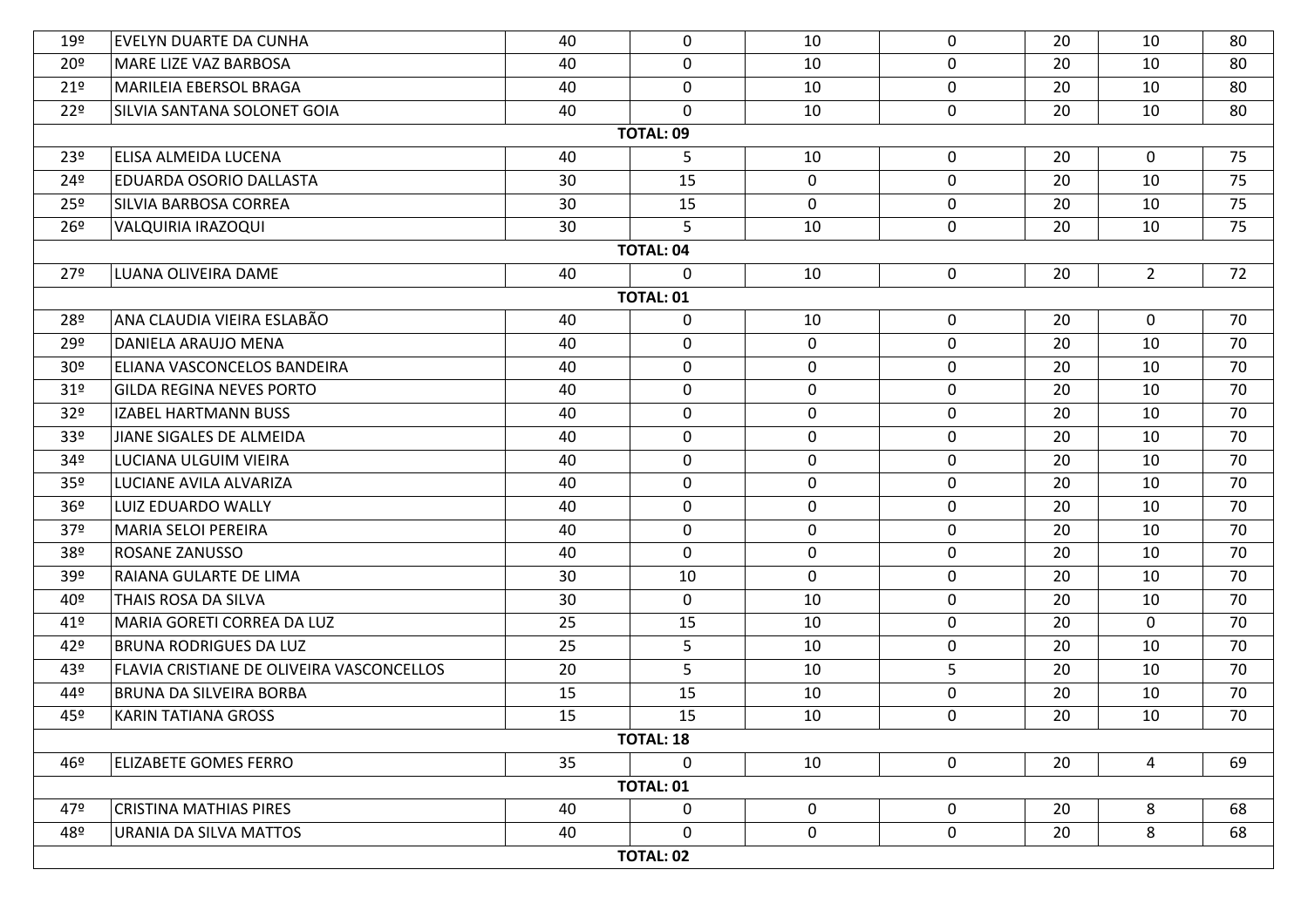| 49º             | RODRIGO ZANATTO NOBRE                 | 30 | $\mathbf{0}$     | 10          | 5           | 20          | $2^{\circ}$    | 67 |  |  |
|-----------------|---------------------------------------|----|------------------|-------------|-------------|-------------|----------------|----|--|--|
|                 |                                       |    | <b>TOTAL: 01</b> |             |             |             |                |    |  |  |
| 50º             | MARIZETE GONÇALVES CROCHEMORE         | 40 | $\mathbf 0$      | $\mathbf 0$ | 0           | 20          | 6              | 66 |  |  |
|                 |                                       |    | <b>TOTAL: 01</b> |             |             |             |                |    |  |  |
| 51 <sup>°</sup> | <b>WELLINGTON MATOS CASTANHEIRA</b>   | 40 | 15               | $\mathbf 0$ | 0           | $\mathbf 0$ | 10             | 65 |  |  |
| 52º             | JOANA DA SILVA MARIA VIEIRA           | 25 | $\pmb{0}$        | 10          | $\mathbf 0$ | 20          | 10             | 65 |  |  |
| 53º             | INGRID DE ALPOIM AMARO VALADÃO        | 20 | 5                | 10          | 0           | 20          | 10             | 65 |  |  |
| 54º             | <b>FABIOLA MORAES GOMES</b>           | 10 | 15               | 10          | $\mathbf 0$ | 20          | 10             | 65 |  |  |
|                 |                                       |    | <b>TOTAL: 04</b> |             |             |             |                |    |  |  |
| 55º             | ANDRÉIA BARBOSA DA CONCEIÇÃO          | 40 | 0                | $\mathbf 0$ | $\mathbf 0$ | 20          | 4              | 64 |  |  |
| 56º             | <b>FABIANE FONSECA DE FREITAS</b>     | 40 | $\mathbf 0$      | $\mathbf 0$ | $\mathbf 0$ | 20          | $\overline{4}$ | 64 |  |  |
|                 |                                       |    | <b>TOTAL: 02</b> |             |             |             |                |    |  |  |
| 57º             | PALOMA MACHADO VILELA                 | 20 | 5                | 10          | $\mathbf 0$ | 20          | 8              | 63 |  |  |
|                 |                                       |    | <b>TOTAL: 01</b> |             |             |             |                |    |  |  |
| 58º             | <b>DENISE PEROBA DE ANDRADE</b>       | 40 | $\mathbf 0$      | $\mathbf 0$ | $\mathbf 0$ | 20          | $2^{\circ}$    | 62 |  |  |
|                 | <b>TOTAL: 01</b>                      |    |                  |             |             |             |                |    |  |  |
| 59º             | <b>GRACIELE GONÇALVES CARDOSO</b>     | 40 | 0                | $\mathbf 0$ | 0           | 20          | $\mathbf 0$    | 60 |  |  |
| 60º             | SANDRA ELIANE DA SILVA CARVALHO       | 40 | $\pmb{0}$        | $\mathbf 0$ | $\mathbf 0$ | 20          | $\mathbf 0$    | 60 |  |  |
| 61º             | SIRLEI DE CASTRO MORAES               | 40 | $\mathbf 0$      | $\mathbf 0$ | $\mathbf 0$ | 20          | $\mathbf 0$    | 60 |  |  |
| 62°             | CLAUDIA GRACIELA REHERMANN SILVEIRA   | 30 | $\mathbf 0$      | $\mathbf 0$ | $\mathbf 0$ | 20          | 10             | 60 |  |  |
| 63º             | <b>SIMONE RICARDO PEREIRA</b>         | 30 | $\mathbf 0$      | $\mathbf 0$ | 0           | 20          | 10             | 60 |  |  |
| 64º             | <b>GILNEI DOS ANJOS</b>               | 20 | $\pmb{0}$        | 10          | $\mathbf 0$ | 20          | 10             | 60 |  |  |
| 65º             | SAMIRA DE PAULA SILVA REIS DINIZ      | 15 | $\mathbf 0$      | 10          | 5           | 20          | 10             | 60 |  |  |
| 66º             | ANDREA NUNES DA SILVA                 | 5  | 15               | 10          | $\mathbf 0$ | 20          | 10             | 60 |  |  |
| 67º             | GIOVANA GONÇALVES MACKEDANZ           | 5  | 15               | 10          | 0           | 20          | 10             | 60 |  |  |
| 68º             | <b>GISELE AMANCIO MATOS</b>           | 5  | 15               | 10          | $\mathbf 0$ | 20          | 10             | 60 |  |  |
|                 |                                       |    | <b>TOTAL: 10</b> |             |             |             |                |    |  |  |
| 69º             | <b>CRISTIANE SOUZA PINTO</b>          | 35 | $\mathbf 0$      | $\mathbf 0$ | $\mathbf 0$ | 20          | $\overline{4}$ | 59 |  |  |
|                 |                                       |    | <b>TOTAL: 01</b> |             |             |             |                |    |  |  |
| 70º             | ANA LUCIA DE CASTRO RODRIGUES         | 30 | 0                | 0           | $\mathbf 0$ | 20          | 6              | 56 |  |  |
|                 |                                       |    | <b>TOTAL: 01</b> |             |             |             |                |    |  |  |
| 71°             | ENAURA DA SILVA                       | 35 | 0                | $\mathbf 0$ | $\mathbf 0$ | 20          | $\mathbf 0$    | 55 |  |  |
| 72º             | DANIELA MAIA DA FROTA ZIGLIA          | 25 | 0                | 10          | 0           | 20          | $\mathbf 0$    | 55 |  |  |
| 73º             | ROSAMAR OLIVEIRA DUARTE               | 25 | $\mathbf 0$      | $\mathbf 0$ | $\mathbf 0$ | 20          | 10             | 55 |  |  |
| 74º             | MAGDA REGINA CUNHA DE PAULA RODRIGUES | 20 | 0                | 10          | 5           | 20          | $\mathbf 0$    | 55 |  |  |
| 75º             | KETI SANARA COSTA MOREIRA             | 15 | $\pmb{0}$        | 10          | $\mathbf 0$ | 20          | 10             | 55 |  |  |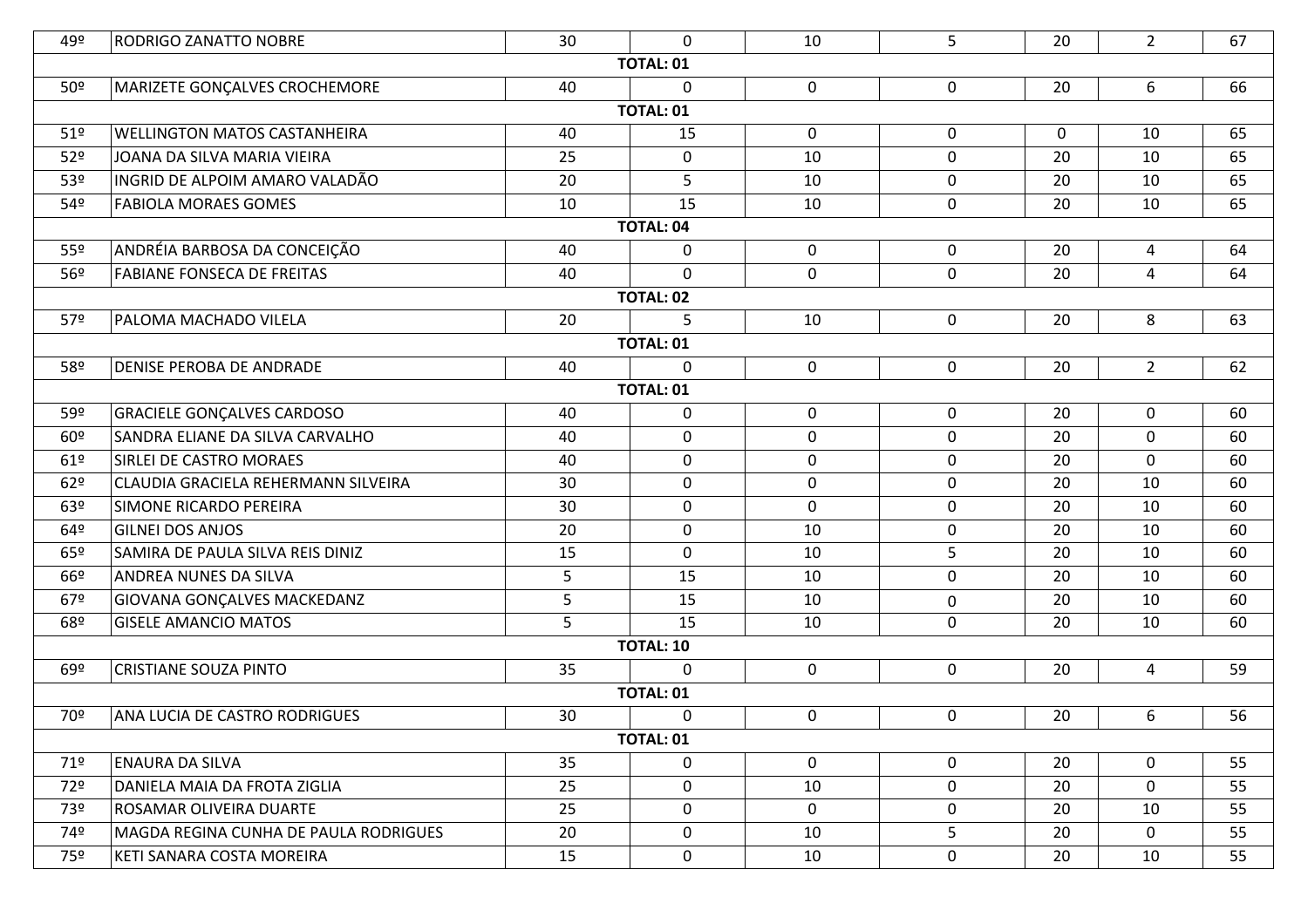| 76º  | MIRIAM RAQUEL PERES MORALES              | 15          | 0                | 10          | $\mathbf 0$      | 20 | 10             | 55 |
|------|------------------------------------------|-------------|------------------|-------------|------------------|----|----------------|----|
| 77º  | <b>MARI LUCI RUBIRA MARTINS</b>          | 10          | 15               | 0           | $\mathbf 0$      | 20 | 10             | 55 |
| 78º  | <b>ADRIANA COSEGLIO DIAS</b>             | $\mathbf 0$ | 15               | 10          | 0                | 20 | 10             | 55 |
| 79º  | <b>CATIA ROSANE DOS SANTOS RODRIGUES</b> | 0           | 15               | 10          | 0                | 20 | 10             | 55 |
| 80º  | DAGNER MACHADO CARDOZO                   | $\mathbf 0$ | 15               | 10          | 0                | 20 | 10             | 55 |
| 81º  | NAIR ELAINE MARTINS DOS SANTOS           | 0           | 15               | 10          | 0                | 20 | 10             | 55 |
| 82º  | PATRICIA CARVALHO SILVEIRA               | 0           | 15               | 10          | 0                | 20 | 10             | 55 |
|      |                                          |             | <b>TOTAL: 12</b> |             |                  |    |                |    |
| 83º  | DARA BRAGA DA SILVA                      | 25          | $\mathbf{0}$     | 0           | 0                | 20 | 8              | 53 |
|      |                                          |             | <b>TOTAL: 01</b> |             |                  |    |                |    |
| 84º  | JAQUELE RIBEIRO NUNES                    | 25          | $\mathbf 0$      | $\mathbf 0$ | 0                | 20 | 6              | 51 |
| 85º  | ELIANA MENEZES DE SOUZA                  | $\mathbf 0$ | 15               | 10          | $\mathbf 0$      | 20 | 6              | 51 |
|      |                                          |             | <b>TOTAL: 02</b> |             |                  |    |                |    |
| 86º  | CRISTIANE OLIVEIRA A. DOS SANTOS         | 30          | 0                | $\mathbf 0$ | 0                | 20 | $\mathbf 0$    | 50 |
| 87º  | MILENE DIAS DOS SANTOS                   | 30          | 0                | $\mathbf 0$ | 0                | 20 | 0              | 50 |
| 88º  | <b>FRANCIELE MELGAREJO LIMA</b>          | 20          | 0                | 10          | $\mathbf 0$      | 20 | $\mathbf 0$    | 50 |
| 89º  | MICHELE AGUILAR DA PORCIUNCULA           | 20          | 0                | 10          | 0                | 20 | 0              | 50 |
| 90°  | <b>RIFANE FEIJO SANTANA</b>              | 20          | 0                | 10          | $\mathbf 0$      | 20 | $\mathbf 0$    | 50 |
| 91°  | DANIEL VASCONCELOS JARA                  | 20          | 0                | 0           | 0                | 20 | 10             | 50 |
| 92º  | GILSELENE M. RIBEIRO FALCÃO              | 10          | 0                | 10          | 0                | 20 | 10             | 50 |
| 93º  | LIZETE LOPES VICENTINI                   | 10          | 0                | 10          | 0                | 20 | 10             | 50 |
| 94º  | <b>MARIELLE SCHWANTZ DOS SANTOS</b>      | 10          | $\mathbf 0$      | 10          | $\mathbf 0$      | 20 | 10             | 50 |
| 95º  | <b>BRUNO CHRISTOPHER EICHHOLZ BLAAS</b>  | 5           | 0                | 10          | 5                | 20 | 10             | 50 |
| 96º  | MILENA ALVES BORBA                       | 5           | $\mathbf 0$      | 10          | 5                | 20 | 10             | 50 |
| 97º  | EDUARDA CABREIRA OLIVEIRA                | $\mathbf 0$ | 10               | 10          | 0                | 20 | 10             | 50 |
| 98º  | JORDANIA DEL SACRAMENTO                  | 0           | 10               | 10          | $\mathbf 0$      | 20 | 10             | 50 |
| 99º  | <b>RAQUEL GUTERRES PALMA</b>             | $\mathbf 0$ | 10               | 10          | 0                | 20 | 10             | 50 |
|      |                                          |             | <b>TOTAL: 14</b> |             |                  |    |                |    |
| 100º | <b>BIANCA NOGUEIRA HALFEN</b>            | 25          | 0                | 0           | 0                | 20 | $\overline{4}$ | 49 |
|      |                                          |             | <b>TOTAL: 01</b> |             |                  |    |                |    |
| 101º | <b>ELWIN FETTER JUNIOR</b>               | 10          | $\mathbf 0$      | 10          | $\mathbf 0$      | 20 | 8              | 48 |
|      |                                          |             | <b>TOTAL: 01</b> |             |                  |    |                |    |
| 102º | TATIANE GONÇALVES CHAGAS TAVARES         | 20          | $\mathbf 0$      | $\mathbf 0$ | 0                | 20 | 6              | 46 |
| 103º | <b>MARLON CUNHA DE LIMA</b>              | 10          | 0                | 10          | $\boldsymbol{0}$ | 20 | 6              | 46 |
|      |                                          |             | <b>TOTAL: 02</b> |             |                  |    |                |    |
| 104º | RENATA FERREIRA COELHO PEREIRA           | 25          | $\pmb{0}$        | $\mathbf 0$ | $\mathbf 0$      | 20 | 0              | 45 |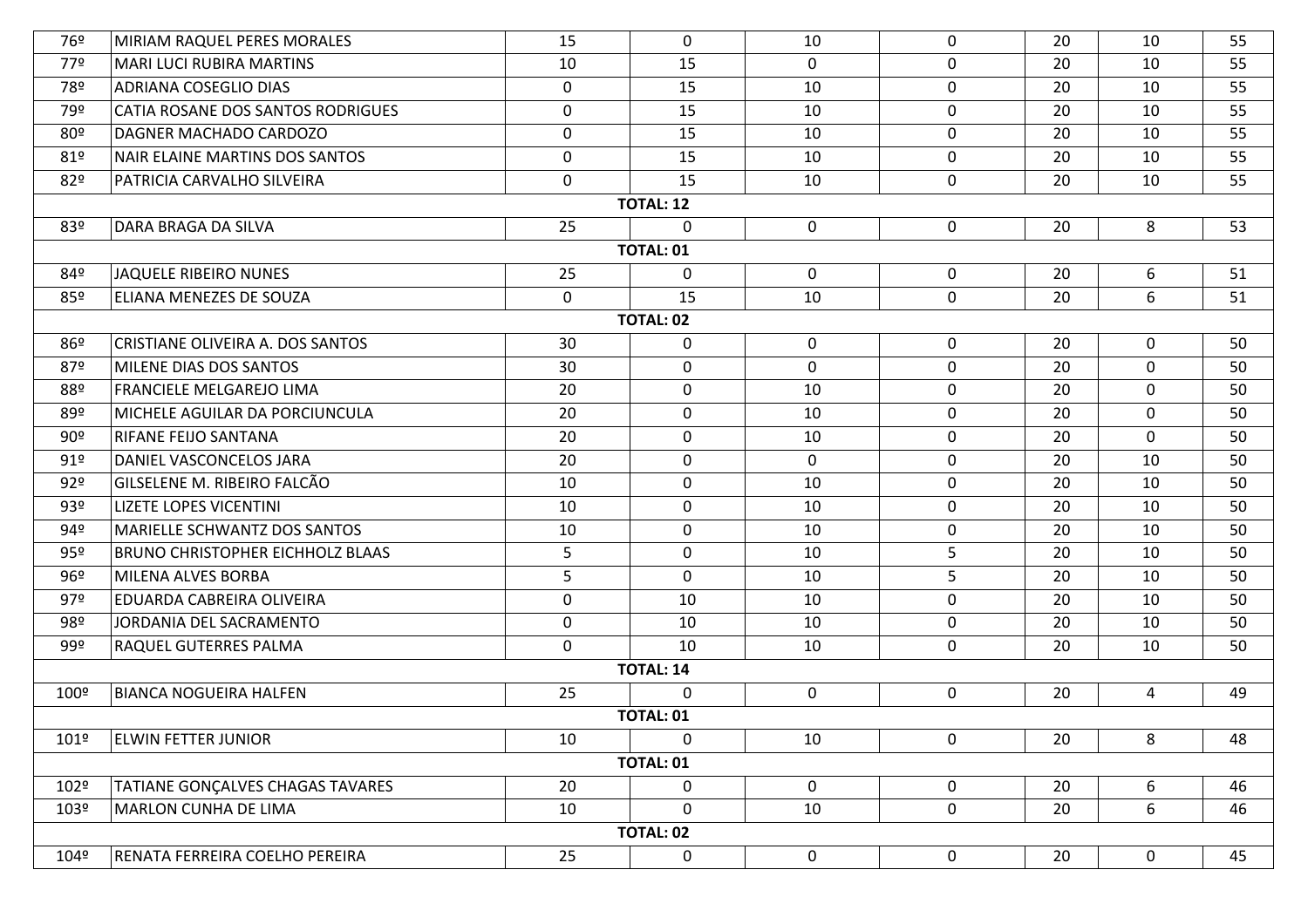| 105º          | <b>FABIANE DE ARAÚJO RODRIGUES</b> | 15               | $\mathbf 0$      | 0           | $\mathbf{0}$ | 20 | 10             | 45 |  |  |
|---------------|------------------------------------|------------------|------------------|-------------|--------------|----|----------------|----|--|--|
| 106º          | <b>KLEBER PEREIRA DE MELLO</b>     | 15               | $\mathbf 0$      | $\mathbf 0$ | $\mathbf 0$  | 20 | 10             | 45 |  |  |
| 107º          | MARISTELA M. BAUNILHA MINBARCAS    | 15               | 0                | $\mathbf 0$ | $\mathbf 0$  | 20 | 10             | 45 |  |  |
| 108º          | JULIANA CANEZ LACERDA              | 5                | $\mathbf 0$      | 10          | $\mathbf 0$  | 20 | 10             | 45 |  |  |
| 109º          | <b>LIANE STERN ANDRADE</b>         | 5                | 0                | 10          | $\mathbf 0$  | 20 | 10             | 45 |  |  |
| 110º          | ALANA RAMOS HORVATH                | $\mathbf 0$      | 15               | $\mathbf 0$ | $\mathbf 0$  | 20 | 10             | 45 |  |  |
| 1119          | MILENE NESS GOUVEIA                | $\boldsymbol{0}$ | 15               | $\mathbf 0$ | $\mathbf 0$  | 20 | 10             | 45 |  |  |
| 112º          | <b>ANGELITA MILECH</b>             | $\mathbf 0$      | 5                | 10          | $\mathbf 0$  | 20 | 10             | 45 |  |  |
| 113º          | <b>CAROLINE DE OLIVEIRA VARGAS</b> | $\mathbf 0$      | 5                | 10          | $\mathbf 0$  | 20 | 10             | 45 |  |  |
| 1149          | CATIA REGINA VIEIRA DA SILVA       | $\mathbf 0$      | 5                | 10          | $\mathbf 0$  | 20 | 10             | 45 |  |  |
| 115º          | ELIZANDRA ALDRIGHI PETER           | $\mathbf 0$      | 5                | 10          | $\mathbf 0$  | 20 | 10             | 45 |  |  |
| 116º          | FATIMA LUANA DA SILVA LEAL         | $\mathbf 0$      | 5                | 10          | $\mathbf 0$  | 20 | 10             | 45 |  |  |
| 117º          | <b>GIULIA SALABERRY LEITE</b>      | $\mathbf 0$      | 5                | 10          | $\mathbf 0$  | 20 | 10             | 45 |  |  |
| 118º          | RAFAELA MORTAGUA GUERRA            | $\pmb{0}$        | 5                | 10          | $\mathbf 0$  | 20 | 10             | 45 |  |  |
| 119º          | ROSELAINE DE SA NUNES              | $\mathbf 0$      | 5                | 10          | $\mathbf 0$  | 20 | 10             | 45 |  |  |
| 120º          | <b>CRISTIANE VIEIRA SCHERDIEN</b>  | $\mathbf 0$      | 0                | 10          | 5            | 20 | 10             | 45 |  |  |
| $121^{\circ}$ | JOSE ROBERTO ZANETTI SAMPAIO       | $\mathbf 0$      | 0                | 10          | 5            | 20 | 10             | 45 |  |  |
| 122º          | JULIANE RECUERO GARCIA             | $\mathbf 0$      | $\mathbf 0$      | 10          | 5            | 20 | 10             | 45 |  |  |
| 123º          | ROBERTA DO ESPÍRITO SANTO LUZZARDI | $\mathbf 0$      | $\mathbf 0$      | 10          | 5            | 20 | 10             | 45 |  |  |
|               |                                    |                  | <b>TOTAL: 20</b> |             |              |    |                |    |  |  |
| 124º          | DANIELA PASSOS DOS SANTOS          | 20               | $\mathbf{0}$     | $\mathbf 0$ | $\mathbf 0$  | 20 | 4              | 44 |  |  |
|               |                                    |                  | <b>TOTAL: 01</b> |             |              |    |                |    |  |  |
| 125º          | <b>RAQUEL FERREIRA RAUBACH</b>     | $\mathbf 0$      | 5                | 10          | $\mathbf 0$  | 20 | 8              | 43 |  |  |
| 126º          | <b>VANISE TAVARES MARQUES</b>      | $\mathbf 0$      | $\mathbf{0}$     | 10          | 5            | 20 | 8              | 43 |  |  |
|               |                                    |                  | <b>TOTAL: 02</b> |             |              |    |                |    |  |  |
| 127º          | MARCELE TAIPÚ LARRE                | 20               | 0                | $\mathbf 0$ | $\mathbf 0$  | 20 | $\overline{2}$ | 42 |  |  |
| 128º          | <b>BRUNA COELHO FERREIRA SILVA</b> | 10               | 0                | 10          | $\mathbf 0$  | 20 | $\overline{2}$ | 42 |  |  |
| 129º          | CATIA PATRICIA ISLABÃO PINTO       | $\mathbf 0$      | 10               | 10          | $\mathbf 0$  | 20 | $\overline{2}$ | 42 |  |  |
|               |                                    |                  | TOTAL: 03        |             |              |    |                |    |  |  |
| 130º          | DANIELE DIAS PEVERADA              | $\mathbf 0$      | 5                | 10          | $\mathbf 0$  | 20 | 6              | 41 |  |  |
| 131º          | <b>ISAIAS DANIEL PEREIRA</b>       | 0                | 0                | 10          | 5            | 20 | 6              | 41 |  |  |
|               | <b>TOTAL: 02</b>                   |                  |                  |             |              |    |                |    |  |  |
| 132º          | MARIA DO CARMO DA SILVA GARIGHAN   | 40               | $\boldsymbol{0}$ | $\mathbf 0$ | $\mathbf 0$  | 0  | 0              | 40 |  |  |
| 133º          | AMANDA PEREIRA DUTRA               | 20               | $\mathbf 0$      | $\mathbf 0$ | $\mathbf 0$  | 20 | $\mathbf 0$    | 40 |  |  |
| 134º          | CLAUDIA A. BITTENCOURT VIEIRA      | 20               | 0                | $\mathbf 0$ | $\mathbf 0$  | 20 | 0              | 40 |  |  |
| 135º          | PAULO CESAR PERAÇA SILVEIRA        | 20               | 0                | $\mathbf 0$ | $\mathbf 0$  | 20 | $\mathbf 0$    | 40 |  |  |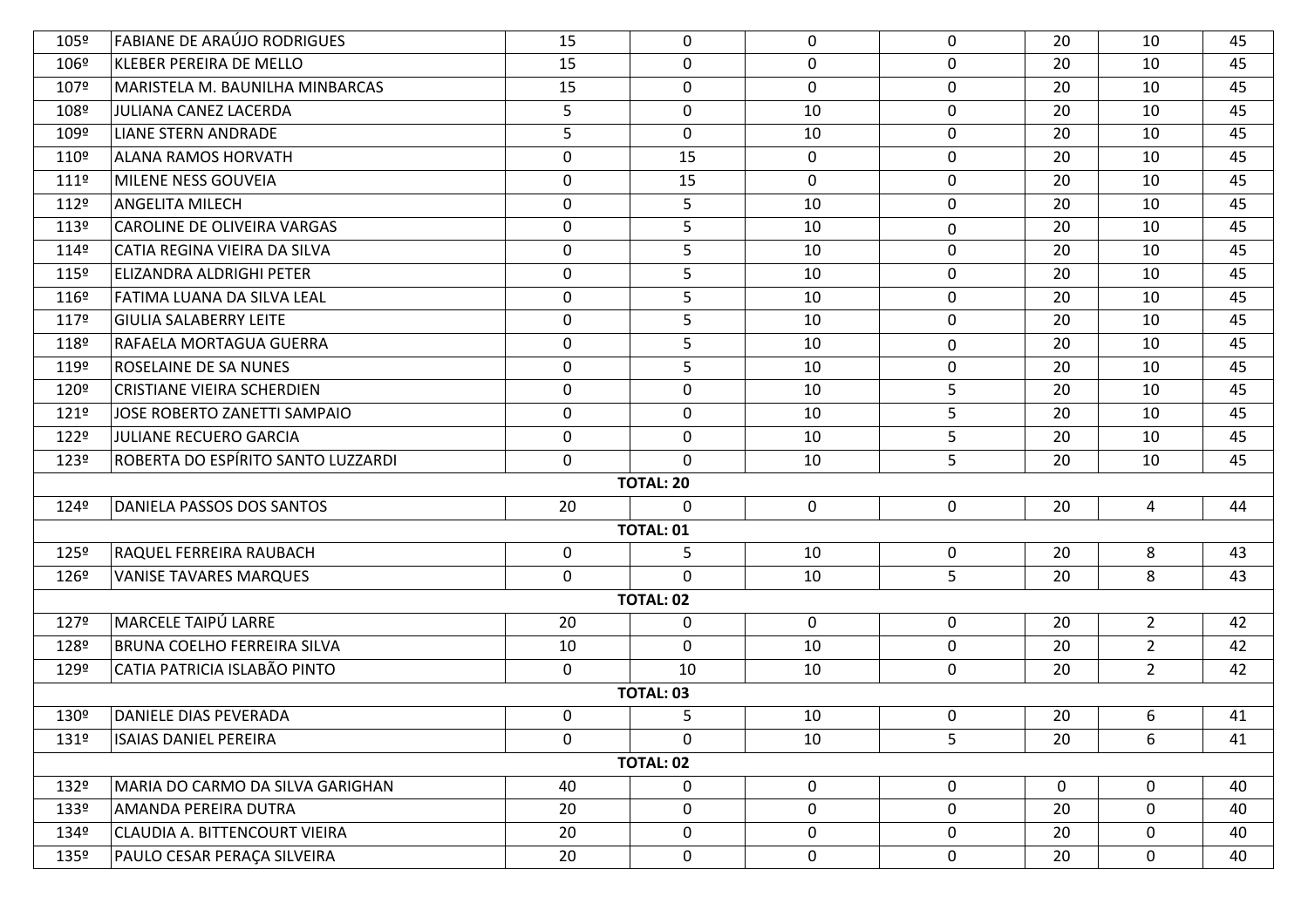| 136º | <b>VANDERLEIA SILVA MARTINS</b>  | 20               | $\mathbf 0$      | $\Omega$    | $\mathbf 0$  | 20 | 0           | 40 |
|------|----------------------------------|------------------|------------------|-------------|--------------|----|-------------|----|
| 137º | <b>TATIANE OLIVEIRA DELAMARE</b> | 10               | $\mathbf 0$      | 10          | $\mathbf 0$  | 20 | $\mathbf 0$ | 40 |
| 138º | DENISE DOMINGUES DA ROSA         | 10               | 0                | 0           | $\mathbf 0$  | 20 | 10          | 40 |
| 139º | ELIZANDRA MACHADO BENGUA         | 10               | 0                | $\mathbf 0$ | $\mathbf 0$  | 20 | 10          | 40 |
| 140º | JAQUELINE CONCEIÇÃO SOARES       | 10               | 0                | 0           | $\mathbf 0$  | 20 | 10          | 40 |
| 141º | JAQUELINE MOREDA NEVES           | $\mathbf 0$      | 10               | 10          | $\mathbf 0$  | 20 | $\mathbf 0$ | 40 |
| 142º | <b>GILNEI FARIAS SOUZA</b>       | $\mathbf 0$      | 10               | 0           | $\mathbf 0$  | 20 | 10          | 40 |
| 143º | MICHEL DA SILVA KNUTH            | $\mathbf 0$      | 10               | 0           | $\mathbf 0$  | 20 | 10          | 40 |
| 144º | ALDA JAIME CAETANO GARCIA        | $\mathbf 0$      | $\boldsymbol{0}$ | 10          | $\mathbf 0$  | 20 | 10          | 40 |
| 145º | ALICEA CARDOZO MENEZES           | $\mathbf 0$      | $\mathbf 0$      | 10          | $\mathbf 0$  | 20 | 10          | 40 |
| 146º | <b>AMANDA AMARAL DOS SANTOS</b>  | $\mathbf 0$      | 0                | 10          | 0            | 20 | 10          | 40 |
| 147º | ANAIRA RAMOS DOS SANTOS          | 0                | 0                | 10          | $\mathbf 0$  | 20 | 10          | 40 |
| 148º | ANDREA SILVEIRA DA SILVEIRA      | $\mathbf 0$      | 0                | 10          | $\mathbf 0$  | 20 | 10          | 40 |
| 149º | ANDREIA COSTA AYRES DOMINGUES    | 0                | 0                | 10          | 0            | 20 | 10          | 40 |
| 150º | <b>ANGELICA PEREIRA DA SILVA</b> | $\mathbf 0$      | 0                | 10          | 0            | 20 | 10          | 40 |
| 151º | CAREN SILENE LEMOS BELCHOR       | $\mathbf 0$      | $\mathbf 0$      | 10          | $\mathbf 0$  | 20 | 10          | 40 |
| 152º | <b>CRISTIALINE PAGEL LUDTKE</b>  | $\mathbf 0$      | 0                | 10          | $\mathbf 0$  | 20 | 10          | 40 |
| 153º | <b>DENISE DA SILVA VARGAS</b>    | $\pmb{0}$        | $\pmb{0}$        | 10          | $\mathbf 0$  | 20 | 10          | 40 |
| 154º | DEUSA OLIVEIRA DE PAULA          | 0                | 0                | 10          | $\mathbf 0$  | 20 | 10          | 40 |
| 155º | DINAMAR MEDEIROS DA CONCEIÇÃO    | $\mathbf 0$      | 0                | 10          | $\mathbf 0$  | 20 | 10          | 40 |
| 156º | ELISANGELA PINTO AMARAL SCHMIDT  | $\mathbf 0$      | 0                | 10          | 0            | 20 | 10          | 40 |
| 157º | FERNANDA SILVA DOS SANTOS        | $\pmb{0}$        | $\pmb{0}$        | 10          | $\mathbf 0$  | 20 | 10          | 40 |
| 158º | <b>FERNANDA SOARES STALLBAUN</b> | 0                | 0                | 10          | $\mathbf 0$  | 20 | 10          | 40 |
| 159º | <b>GABRIELA DA SILVA PEREIRA</b> | $\mathbf 0$      | 0                | 10          | $\mathbf 0$  | 20 | 10          | 40 |
| 160º | <b>GISELE ORTIZ MOLINA</b>       | $\mathbf 0$      | 0                | 10          | $\mathbf 0$  | 20 | 10          | 40 |
| 161º | IARA MARIA BELEN TEIXEIRA        | $\mathbf 0$      | $\mathbf 0$      | 10          | $\mathbf 0$  | 20 | 10          | 40 |
| 162º | JOSIANE ADRIANE DE MATTOS        | $\boldsymbol{0}$ | 0                | 10          | $\mathbf 0$  | 20 | 10          | 40 |
| 163º | <b>KARINA JOBIM PINTO</b>        | $\mathbf 0$      | 0                | 10          | $\mathbf 0$  | 20 | 10          | 40 |
| 164º | KELIA LUANA ALVES MARQUES        | $\mathbf 0$      | 0                | 10          | $\mathbf 0$  | 20 | 10          | 40 |
| 165º | LARISSA ANDREIA MASCHKE PINHEIRO | $\mathbf 0$      | 0                | 10          | 0            | 20 | 10          | 40 |
| 166º | MAGDA SALGADO TIMM               | 0                | 0                | 10          | $\mathbf{0}$ | 20 | 10          | 40 |
| 167º | MILLAINE DE SOUZA CARVALHO       | $\mathbf 0$      | $\mathbf 0$      | 10          | $\mathbf 0$  | 20 | 10          | 40 |
| 168º | NATALIA BONEMANN BORGES          | $\mathbf 0$      | 0                | 10          | $\mathbf 0$  | 20 | 10          | 40 |
| 169º | PAOLA DOS SANTOS BICA            | $\mathbf 0$      | 0                | 10          | $\mathbf 0$  | 20 | 10          | 40 |
| 170º | <b>ROSANGELA DA ROSA LOPES</b>   | 0                | 0                | 10          | 0            | 20 | 10          | 40 |
| 171º | SAMANTA TAVARES ILHA             | $\mathbf 0$      | 0                | 10          | $\mathbf 0$  | 20 | 10          | 40 |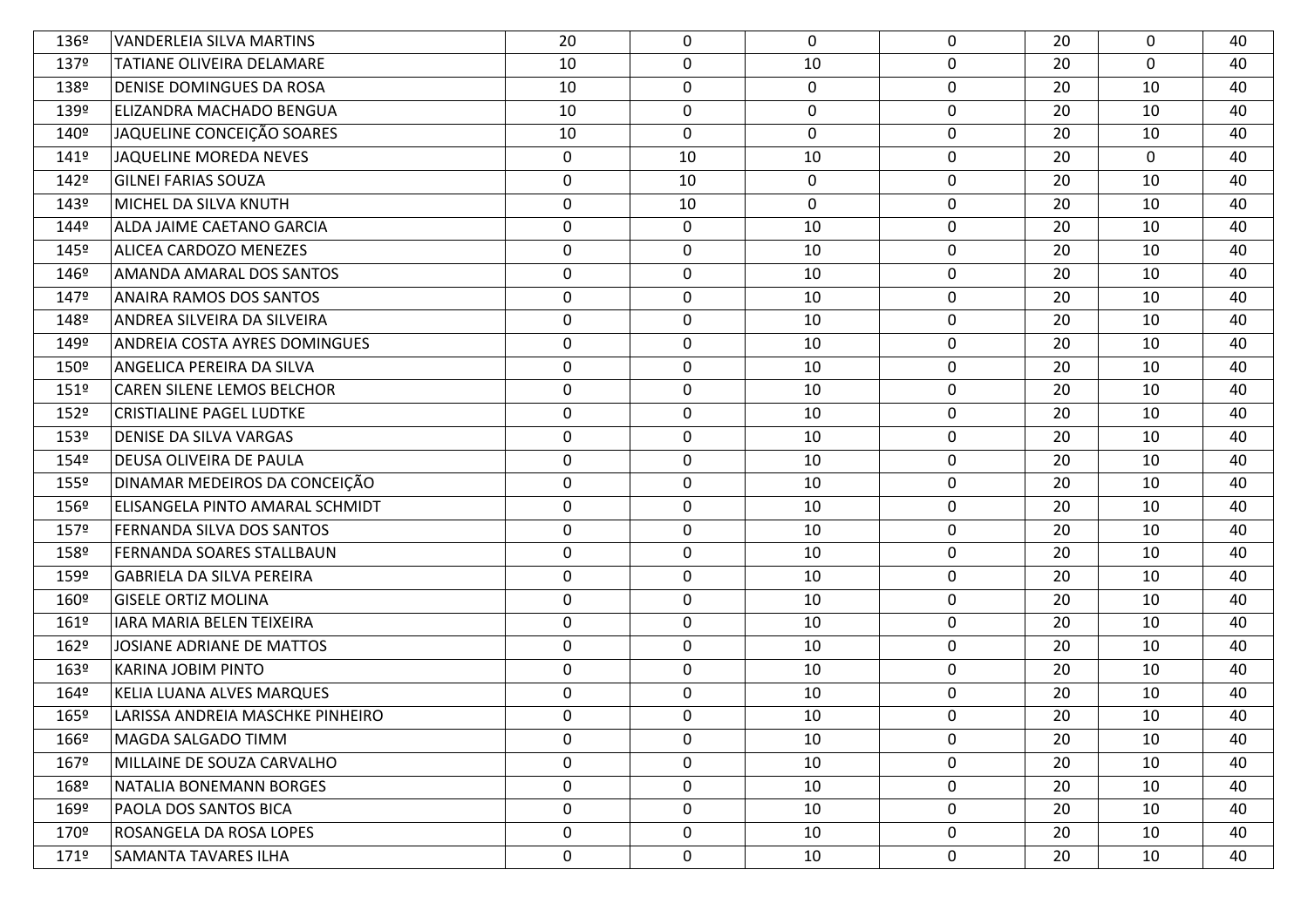| 172º             | <b>SANDRA BEATRIZ UECKER</b>        | 0           | $\mathbf 0$      | 10          | $\mathbf 0$ | 20 | 10             | 40 |  |  |
|------------------|-------------------------------------|-------------|------------------|-------------|-------------|----|----------------|----|--|--|
| 173º             | <b>SHANA BORGES DOMINGUES</b>       | 0           | $\mathbf 0$      | 10          | $\mathbf 0$ | 20 | 10             | 40 |  |  |
| 174º             | <b>VANICE SILVA ACOSTA</b>          | 0           | $\Omega$         | 10          | $\mathbf 0$ | 20 | 10             | 40 |  |  |
|                  |                                     |             | <b>TOTAL: 43</b> |             |             |    |                |    |  |  |
| 175º             | MAGDA TATIARA DA SILVA BANDEIRA     | 0           | $\Omega$         | 10          | 5           | 20 | $\overline{4}$ | 39 |  |  |
|                  |                                     |             | <b>TOTAL: 01</b> |             |             |    |                |    |  |  |
| 176º             | <b>GLEISI LOPES SANCHES</b>         | 5           | 5                | $\mathbf 0$ | $\mathbf 0$ | 20 | 8              | 38 |  |  |
| 177º             | CAMILA PAULA DE SOUZA               | 0           | $\mathbf 0$      | 10          | $\mathbf 0$ | 20 | 8              | 38 |  |  |
| 178º             | ELIZANDRA CARDOSO DE OLIVEIRA       | 0           | 0                | 10          | $\mathbf 0$ | 20 | 8              | 38 |  |  |
| 179º             | MAICON FERREIRA MONTIEL FERREIRA    | $\pmb{0}$   | $\mathbf 0$      | 10          | $\mathbf 0$ | 20 | 8              | 38 |  |  |
| 180º             | PYETRO MARTIELLO SIQUEIRA SILVIERA  | $\mathbf 0$ | 0                | 10          | $\mathbf 0$ | 20 | 8              | 38 |  |  |
| 181º             | RAQUEL PEREIRA PINHEIRO BASSI       | 0           | 0                | 10          | $\mathbf 0$ | 20 | 8              | 38 |  |  |
| 182º             | ROBERTA DE SOUZA ROSA               | 0           | 0                | 10          | $\mathbf 0$ | 20 | 8              | 38 |  |  |
|                  |                                     |             | <b>TOTAL: 07</b> |             |             |    |                |    |  |  |
| 183º             | <b>DAIANE ALVES SOARES</b>          | 15          | 0                | 0           | $\mathbf 0$ | 20 | $2^{\circ}$    | 37 |  |  |
| 184º             | <b>ANDREA NUNES PEIXOTO</b>         | 0           | $\mathbf 0$      | 10          | 5           | 20 | $\overline{2}$ | 37 |  |  |
| 185º             | VANESSA DOS SANTOS WEIRICH          | 0           | $\Omega$         | 10          | 5           | 20 | $2^{\circ}$    | 37 |  |  |
| <b>TOTAL: 03</b> |                                     |             |                  |             |             |    |                |    |  |  |
| 186º             | MARCELA ACOSTA MADRUGA              | 0           | 10               | $\mathbf 0$ | $\mathbf 0$ | 20 | 6              | 36 |  |  |
| 187º             | <b>ALICE BARROS MALHON</b>          | 0           | $\mathbf 0$      | 10          | $\mathbf 0$ | 20 | 6              | 36 |  |  |
| 188º             | CHRISTINE DA SILVA BRANCHINE        | 0           | 0                | 10          | $\mathbf 0$ | 20 | 6              | 36 |  |  |
| 189º             | <b>FERNANDA FERNANDES BASTOS</b>    | 0           | $\mathbf 0$      | 10          | $\mathbf 0$ | 20 | 6              | 36 |  |  |
| 190º             | <b>FERNANDO AMADO</b>               | 0           | 0                | 10          | $\mathbf 0$ | 20 | 6              | 36 |  |  |
| 191º             | <b>MACIELIA CARVALHO DE FREITAS</b> | 0           | 0                | 10          | $\mathbf 0$ | 20 | 6              | 36 |  |  |
| 192º             | <b>TATIANE SENNA BIALVES</b>        | 0           | 0                | 10          | $\mathbf 0$ | 20 | 6              | 36 |  |  |
| 193º             | <b>VANICE PETTER SCHULLER</b>       | 0           | 0                | 10          | $\mathbf 0$ | 20 | 6              | 36 |  |  |
|                  |                                     |             | <b>TOTAL: 08</b> |             |             |    |                |    |  |  |
| 194º             | ALINE VEIGA DO AMARILHO             | 15          | 0                | 0           | $\mathbf 0$ | 20 | $\mathbf 0$    | 35 |  |  |
| 195º             | <b>TATIANA RODRIGUEZ TISSOT</b>     | 15          | 0                | 0           | $\mathbf 0$ | 20 | 0              | 35 |  |  |
| 196º             | <b>JANICE MARINHO RIBEIRO</b>       | 5           | 0                | 0           | 0           | 20 | 10             | 35 |  |  |
| 197º             | LUCIANE GOMES ALVES                 | 5           | 0                | 0           | $\mathbf 0$ | 20 | 10             | 35 |  |  |
| 198º             | <b>SUELEN GUERRI DE ANDRADE</b>     | $\pmb{0}$   | 15               | $\mathbf 0$ | $\mathbf 0$ | 20 | $\mathbf 0$    | 35 |  |  |
| 199º             | ANA PAULA SOARES GOUVEA             | 0           | 5                | 0           | $\mathbf 0$ | 20 | 10             | 35 |  |  |
| 200º             | CAROLINA ACOSTA MADRUGA             | 0           | 5                | $\mathbf 0$ | $\mathbf 0$ | 20 | 10             | 35 |  |  |
| 201º             | <b>ESTEFANI BILHALVA LEITZKE</b>    | 0           | 5                | $\mathbf 0$ | 0           | 20 | 10             | 35 |  |  |
| 202º             | <b>JACIARA GARCIA MORALES</b>       | 0           | 5                | 0           | $\mathbf 0$ | 20 | 10             | 35 |  |  |
|                  |                                     |             |                  |             |             |    |                |    |  |  |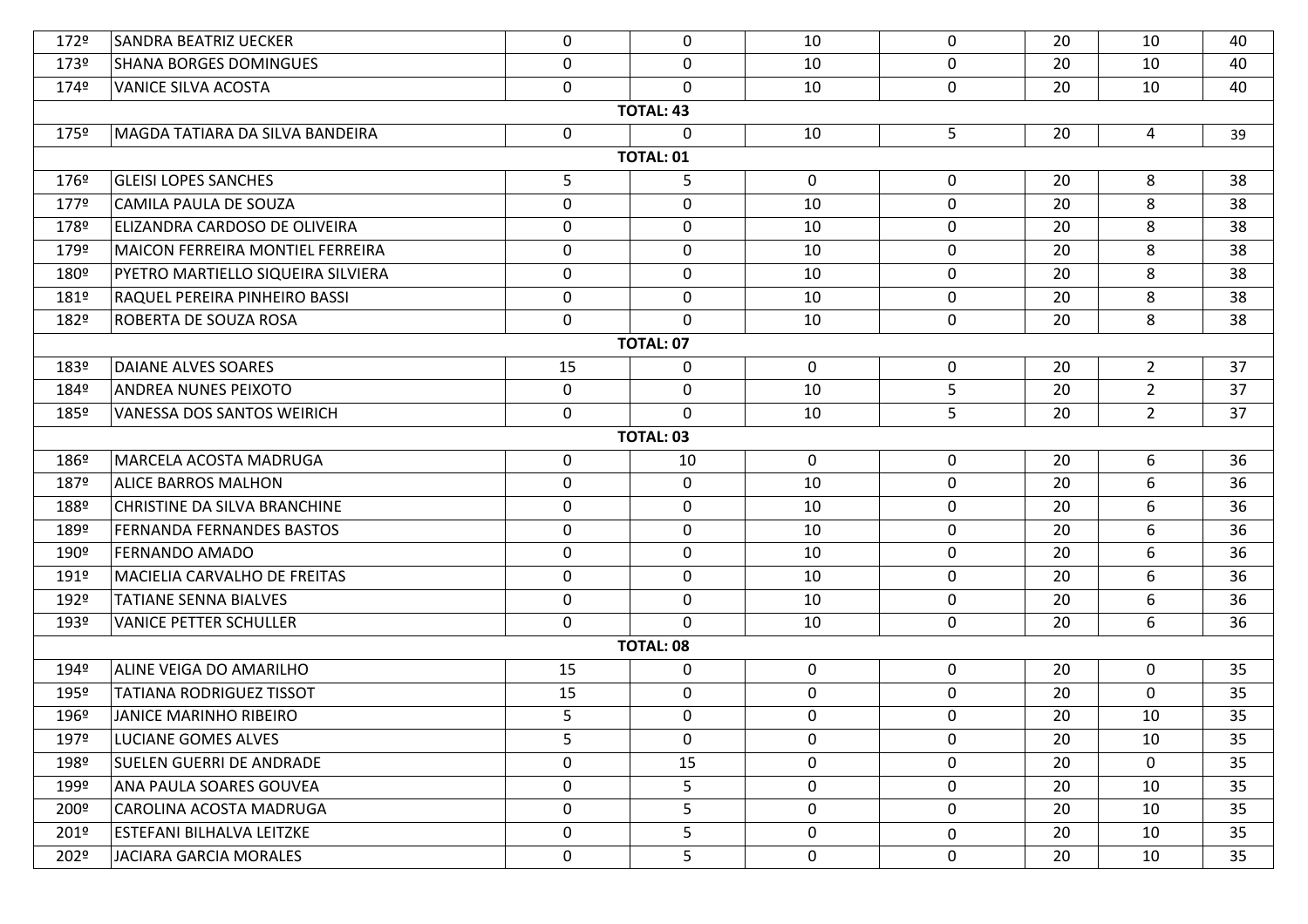| 203º             | ALEX SANDRO AMARAL PEREIRA            | 0           | 0                | 10          | 5           | 20 | 0              | 35 |
|------------------|---------------------------------------|-------------|------------------|-------------|-------------|----|----------------|----|
| 204º             | ALINE SILVEIRA DAS NEVES              | 0           | $\mathbf 0$      | 10          | 5           | 20 | $\mathbf 0$    | 35 |
| 205º             | JEFERSON PONS CRUZ                    | 0           | $\mathbf 0$      | 10          | 5           | 20 | $\mathbf 0$    | 35 |
| 206º             | PAULO ROBERTO ALVES DA CUNHA          | $\mathbf 0$ | $\mathbf 0$      | 10          | 5           | 20 | $\mathbf 0$    | 35 |
|                  |                                       |             | <b>TOTAL: 13</b> |             |             |    |                |    |
| 207º             | DORANEI CARDOSO                       | 10          | $\mathbf 0$      | 0           | $\mathbf 0$ | 20 | 4              | 34 |
| 208º             | ROSANGELA DA ROSA MARCHAND            | 10          | 0                | $\mathbf 0$ | $\mathbf 0$ | 20 | $\overline{a}$ | 34 |
| 209º             | ALINE MEIRA ANDRADE                   | 0           | $\mathbf 0$      | 10          | $\mathbf 0$ | 20 | $\overline{a}$ | 34 |
| 210º             | <b>BIANCA PEREIRA DA SILVA SINOTT</b> | $\mathbf 0$ | 0                | 10          | $\mathbf 0$ | 20 | $\overline{a}$ | 34 |
| 211 <sup>°</sup> | CARLA ROSI BOTELHO DA SILVA           | 0           | 0                | 10          | $\mathbf 0$ | 20 | $\overline{a}$ | 34 |
| 212º             | <b>FABIANE LESSA CANTO SILVA</b>      | $\mathbf 0$ | 0                | 10          | 0           | 20 | $\overline{a}$ | 34 |
| 213º             | <b>GREICE CONCEIÇÃO MESQUITA</b>      | 0           | 0                | 10          | $\mathbf 0$ | 20 | $\overline{4}$ | 34 |
| 214º             | MARLEI CLEIDE DE OLIVEIRA             | 0           | 0                | 10          | $\mathbf 0$ | 20 | $\overline{4}$ | 34 |
|                  |                                       |             | <b>TOTAL: 08</b> |             |             |    |                |    |
| 215º             | <b>ETIANE PERES PRESTES</b>           | 10          | 0                | $\mathbf 0$ | $\mathbf 0$ | 20 | $\overline{2}$ | 32 |
| 216º             | <b>GELTON VIEIRA DA SILVA</b>         | 10          | $\mathbf 0$      | $\mathbf 0$ | $\mathbf 0$ | 20 | $2^{\circ}$    | 32 |
| 217º             | <b>CAROLINE MACIEL MIELKE</b>         | $\mathbf 0$ | 0                | 10          | $\mathbf 0$ | 20 | $2^{\circ}$    | 32 |
| 218º             | JOSIANI DO CARMO SOUZA CASTRO         | 0           | 0                | 10          | $\mathbf 0$ | 20 | $\overline{2}$ | 32 |
| 219º             | LUCAS DE FREITAS DA SIVLA             | $\pmb{0}$   | 0                | 10          | $\mathbf 0$ | 20 | $2^{\circ}$    | 32 |
| 220 <sup>o</sup> | <b>LUISE LOPES PINTO</b>              | 0           | $\mathbf 0$      | 10          | $\mathbf 0$ | 20 | $2^{\circ}$    | 32 |
| 221º             | <b>MARTIOLLI DOS SANTOS FARIAS</b>    | $\mathbf 0$ | 0                | 10          | $\mathbf 0$ | 20 | $2^{\circ}$    | 32 |
| 222º             | <b>VANESSA MADRUGA ESCOBAR</b>        | $\pmb{0}$   | $\mathbf 0$      | 10          | $\mathbf 0$ | 20 | $2^{\circ}$    | 32 |
| 223º             | <b>VILMAR DE ANDRADE CONTREIRA</b>    | 0           | $\Omega$         | 10          | $\mathbf 0$ | 20 | $\overline{2}$ | 32 |
|                  |                                       |             | <b>TOTAL: 09</b> |             |             |    |                |    |
| 224º             | FERNANDA GARCIA PARKER                | 0           | 5                | 0           | $\mathbf 0$ | 20 | 6              | 31 |
|                  |                                       |             | <b>TOTAL: 01</b> |             |             |    |                |    |
| 225º             | ALEXANDRA DA ROSA MEDEIROS            | 10          | $\mathbf 0$      | $\mathbf 0$ | $\mathbf 0$ | 20 | $\mathbf 0$    | 30 |
| 226º             | <b>ESTER PEDROSO MOTA</b>             | 10          | $\mathbf 0$      | $\mathbf 0$ | $\mathbf 0$ | 20 | $\mathbf 0$    | 30 |
| 227º             | JESSICA SANTANA DA SILVA              | 10          | $\mathbf 0$      | $\mathbf 0$ | $\mathbf 0$ | 20 | 0              | 30 |
| 228º             | <b>ALINE PEREIRA LOPES</b>            | 0           | $\mathbf 0$      | 10          | $\mathbf 0$ | 20 | $\mathbf 0$    | 30 |
| 229º             | <b>ALINE PORTO LINCK</b>              | 0           | 0                | 10          | 0           | 20 | 0              | 30 |
| 230º             | AMANDA DA SILVA BROD                  | 0           | $\mathbf 0$      | 10          | $\mathbf 0$ | 20 | $\mathbf 0$    | 30 |
| 231º             | AMANDA DUARTE JACONDINO               | 0           | $\mathbf 0$      | 10          | $\mathbf 0$ | 20 | $\mathbf 0$    | 30 |
| 232º             | CAMILA FARIAS JAMBEIRO                | 0           | $\mathbf 0$      | 10          | $\mathbf 0$ | 20 | $\mathbf 0$    | 30 |
| 233º             | <b>CAMILA SCHAFER FAGUNDES</b>        | 0           | 0                | 10          | $\mathbf 0$ | 20 | $\mathbf 0$    | 30 |
| 234º             | <b>CAMILO SILVEIRA DE FREITAS</b>     | 0           | $\mathbf 0$      | 10          | $\mathbf 0$ | 20 | $\mathbf 0$    | 30 |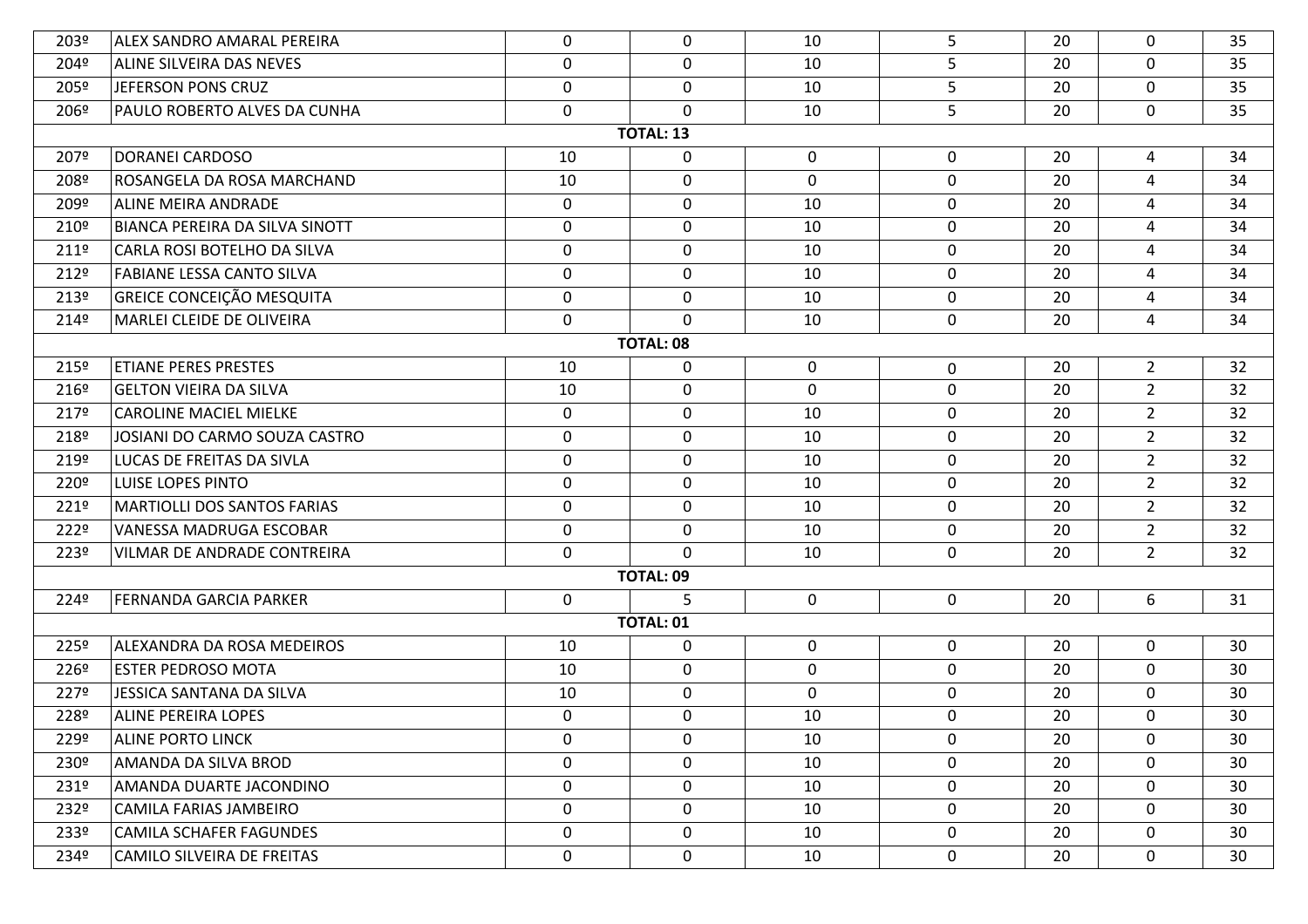| 235º             | <b>CARLIENE DE BITTECOURT</b>               | 0                | $\mathbf 0$ | 10          | $\mathbf 0$ | 20 | 0           | 30 |
|------------------|---------------------------------------------|------------------|-------------|-------------|-------------|----|-------------|----|
| 236º             | CARLOS EDUARDO OLIVEIRA DA CUNHA            | $\mathbf 0$      | 0           | 10          | $\mathbf 0$ | 20 | 0           | 30 |
| 237º             | <b>CARLOS LUIS DIAS DOMINGUES</b>           | $\mathbf 0$      | 0           | 10          | $\mathbf 0$ | 20 | 0           | 30 |
| 238º             | CAROLINA DE AVILA PAZ DA SILVA              | $\mathbf 0$      | 0           | 10          | $\mathbf 0$ | 20 | 0           | 30 |
| 239º             | CAROLINE SALLES CAVALHEIRO                  | $\mathbf 0$      | 0           | 10          | 0           | 20 | 0           | 30 |
| 240º             | CECILIA MARIA MOTTA DE MELLO                | $\mathbf 0$      | $\mathbf 0$ | 10          | $\mathbf 0$ | 20 | $\mathbf 0$ | 30 |
| 241º             | <b>CRISTIANE PORTO FONSECA</b>              | $\mathbf 0$      | 0           | 10          | 0           | 20 | 0           | 30 |
| 242º             | CRISTIANO WIEDENHOFT DA SILVA               | $\mathbf 0$      | 0           | 10          | $\mathbf 0$ | 20 | 0           | 30 |
| 243º             | DAVID ANDREW CARDOSO CALEIRO                | $\mathbf 0$      | 0           | 10          | 0           | 20 | 0           | 30 |
| 244º             | DEBORA SILVA DUARTE                         | 0                | 0           | 10          | $\mathbf 0$ | 20 | 0           | 30 |
| 245º             | ELISANGELA LESSA RIBEIRO                    | $\mathbf 0$      | 0           | 10          | 0           | 20 | 0           | 30 |
| 246º             | ELIZANGELA MARQUES GONÇALVES                | 0                | 0           | 10          | $\mathbf 0$ | 20 | 0           | 30 |
| 247º             | GABRIELA MARTINS DE OLIVEIRA OCHOA NOGUEIRA | $\mathbf 0$      | 0           | 10          | 0           | 20 | 0           | 30 |
| 248º             | KAREN ZILLIG URRUTIA                        | 0                | 0           | 10          | $\mathbf 0$ | 20 | 0           | 30 |
| 249º             | KARINA SANTIAGO GIUSTI FREITAS              | $\mathbf 0$      | 0           | 10          | 0           | 20 | 0           | 30 |
| 250 <sup>o</sup> | <b>LAIS MACIEL CARDOZO</b>                  | $\mathbf 0$      | 0           | 10          | $\mathbf 0$ | 20 | 0           | 30 |
| 251º             | LAURETE FOUCHY DOS SANTOS                   | $\mathbf 0$      | 0           | 10          | 0           | 20 | 0           | 30 |
| 252º             | LIDORINE GAMA CRISPA                        | $\mathbf 0$      | $\mathbf 0$ | 10          | $\mathbf 0$ | 20 | $\mathbf 0$ | 30 |
| 253º             | LUIS GUSTAVO DE PINHO AMARAL                | $\mathbf 0$      | 0           | 10          | 0           | 20 | 0           | 30 |
| 254º             | MARIO JOSÉ BARBOSA FIGUEIREDO JR.           | $\mathbf 0$      | 0           | 10          | $\mathbf 0$ | 20 | $\mathbf 0$ | 30 |
| 255º             | MARTA GABRIELA DE FARIAS MORAES             | 0                | 0           | 10          | 0           | 20 | 0           | 30 |
| 256º             | NARA LUCIA RODRIGUES DE AGUIAR              | $\mathbf 0$      | $\mathbf 0$ | 10          | $\mathbf 0$ | 20 | $\mathbf 0$ | 30 |
| 257º             | NATHIELE CHAGAS DUARTE                      | 0                | 0           | 10          | $\mathbf 0$ | 20 | 0           | 30 |
| 258º             | <b>RUBENS PEREIRA DA CRUZ</b>               | $\mathbf 0$      | 0           | 10          | $\mathbf 0$ | 20 | $\mathbf 0$ | 30 |
| 259º             | SAIONARA ANTUNES DOS PASSOS                 | $\mathbf 0$      | 0           | 10          | $\mathbf 0$ | 20 | 0           | 30 |
| 260 <sup>o</sup> | SIMONE DA ROCHA BARROS                      | $\mathbf 0$      | 0           | 10          | $\mathbf 0$ | 20 | $\mathbf 0$ | 30 |
| 261º             | TALITA KNUTH VARGAS CALDEIRA                | $\boldsymbol{0}$ | 0           | 10          | 0           | 20 | 0           | 30 |
| 262º             | TIAGO DOS SANTOS AMARAL                     | $\mathbf 0$      | 0           | 10          | $\mathbf 0$ | 20 | 0           | 30 |
| 263º             | <b>VALERIA BICHET MULLER</b>                | $\boldsymbol{0}$ | 0           | 10          | 0           | 20 | 0           | 30 |
| 264º             | CARINE AMARAL VARGAS                        | 0                | 0           | 0           | 0           | 20 | 10          | 30 |
| 265º             | <b>CATIA XAVIER FERNANDES</b>               | $\mathbf 0$      | 0           | 0           | $\mathbf 0$ | 20 | 10          | 30 |
| 266º             | <b>CLARISSE PORTO SILVA</b>                 | $\mathbf 0$      | $\mathbf 0$ | $\mathbf 0$ | $\mathbf 0$ | 20 | 10          | 30 |
| 267º             | <b>CRISTIANE RIBAS GONÇALVES</b>            | $\mathbf 0$      | 0           | $\mathbf 0$ | $\mathbf 0$ | 20 | 10          | 30 |
| 268º             | DÉBORA GONZALES JARA                        | $\mathbf 0$      | $\mathbf 0$ | $\mathbf 0$ | $\mathbf 0$ | 20 | 10          | 30 |
| 269º             | <b>ELAINE MACIEL MADRUGA</b>                | $\mathbf 0$      | 0           | 0           | $\mathbf 0$ | 20 | 10          | 30 |
| 270º             | <b>FABRICIO BUCKERT ABREU</b>               | $\mathbf 0$      | $\mathbf 0$ | $\mathbf 0$ | $\mathbf 0$ | 20 | 10          | 30 |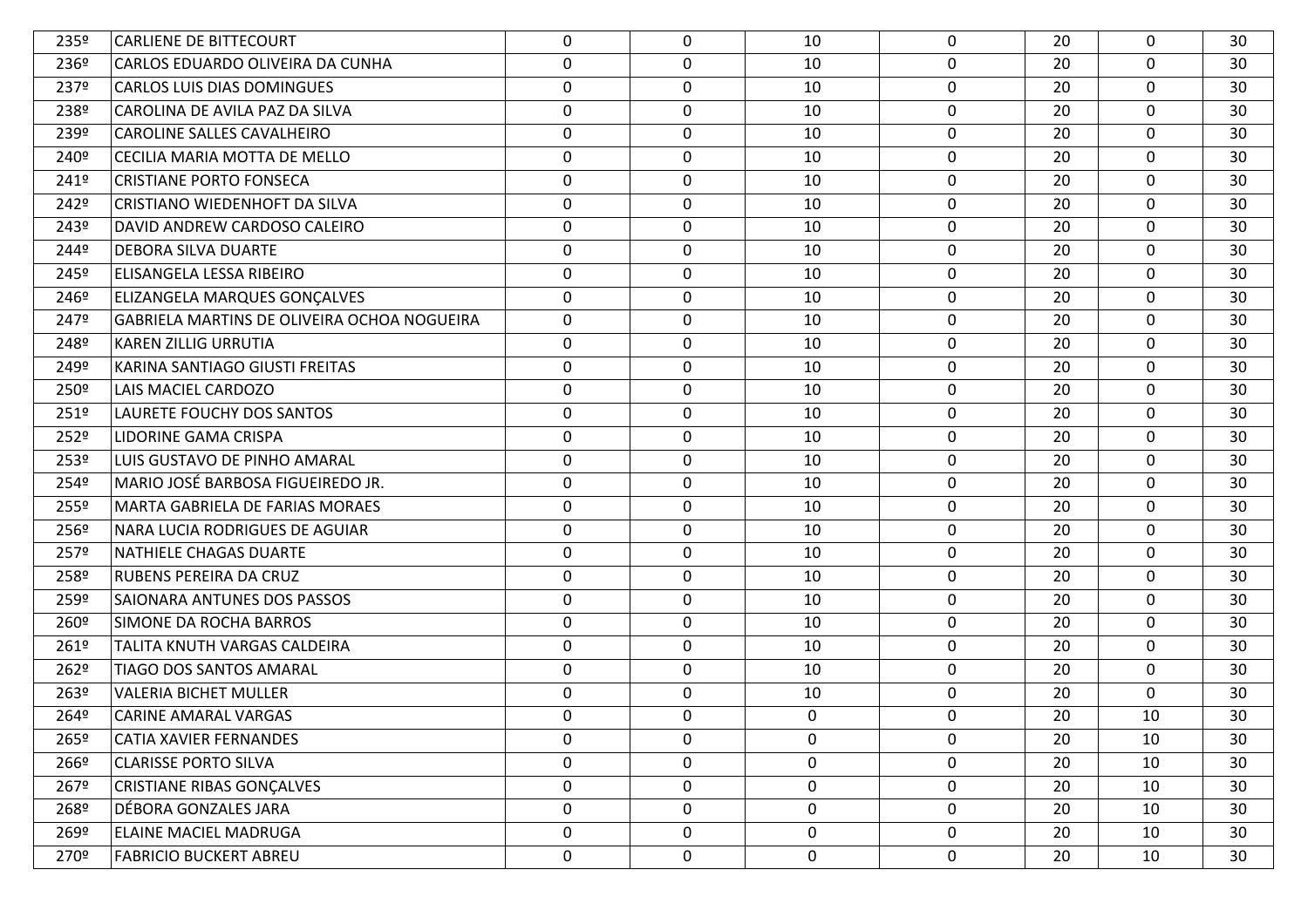| 271º             | <b>FRANCINE BORBA MONTEIRO BASTOS</b>                                                     | 0           | 0                | 0           | $\mathbf 0$ | 20 | 10          | 30 |  |  |
|------------------|-------------------------------------------------------------------------------------------|-------------|------------------|-------------|-------------|----|-------------|----|--|--|
| 272º             | <b>GABRIELA BRASIL FALCÃO DA SILVA</b>                                                    | 0           | $\mathbf 0$      | $\mathbf 0$ | $\mathbf 0$ | 20 | 10          | 30 |  |  |
| 273º             | <b>GENI DA ROCHA HENZEL</b>                                                               | $\mathbf 0$ | $\mathbf 0$      | $\mathbf 0$ | $\mathbf 0$ | 20 | 10          | 30 |  |  |
| 274º             | GILCE MARIA SILVEIRA DA COSTA                                                             | 0           | $\mathbf 0$      | $\mathbf 0$ | $\mathbf 0$ | 20 | 10          | 30 |  |  |
| 275º             | <b>GILCELEIA PIRES QUEVEDO NEVES</b>                                                      | $\mathbf 0$ | $\mathbf 0$      | $\mathbf 0$ | $\mathbf 0$ | 20 | 10          | 30 |  |  |
| 276º             | <b>GREICE ALVES SANTOS</b>                                                                | 0           | $\mathbf 0$      | $\mathbf 0$ | $\mathbf 0$ | 20 | 10          | 30 |  |  |
| 277º             | INGRID MARCELE FOUCHY DAS NEVES                                                           | $\mathbf 0$ | 0                | $\mathbf 0$ | $\mathbf 0$ | 20 | 10          | 30 |  |  |
| 278º             | JAQUELINE DA LUZ DE CARVALHO                                                              | 0           | $\mathbf 0$      | $\mathbf 0$ | $\mathbf 0$ | 20 | 10          | 30 |  |  |
| 279º             | <b>JOCIANE RAQUEL SOARES</b>                                                              | $\mathbf 0$ | 0                | $\mathbf 0$ | $\mathbf 0$ | 20 | 10          | 30 |  |  |
| 280 <sup>o</sup> | KATARIN CALDEIRA GONÇALVES                                                                | $\pmb{0}$   | $\mathbf 0$      | $\mathbf 0$ | $\mathbf 0$ | 20 | 10          | 30 |  |  |
| 281º             | <b>LILIANE GABRIEL LOPES</b>                                                              | $\mathbf 0$ | 0                | $\mathbf 0$ | $\mathbf 0$ | 20 | 10          | 30 |  |  |
| 282º             | LISANDRA MARIA PRIEBE                                                                     | $\pmb{0}$   | $\mathbf 0$      | $\mathbf 0$ | $\mathbf 0$ | 20 | 10          | 30 |  |  |
| 283º             | <b>MARIA ANALICE SOARES PEREIRA</b>                                                       | $\mathbf 0$ | 0                | $\mathbf 0$ | 0           | 20 | 10          | 30 |  |  |
| 284º             | MARIA DE FÁTIMA PEREIRA DAS NEVES                                                         | $\pmb{0}$   | $\mathbf 0$      | $\mathbf 0$ | $\mathbf 0$ | 20 | 10          | 30 |  |  |
| 285º             | NISE MARIA CORREA DA SILVA                                                                | $\mathbf 0$ | 0                | $\mathbf 0$ | $\mathbf 0$ | 20 | 10          | 30 |  |  |
| 286º             | <b>VANESSA GARCIA LIMA</b>                                                                | $\pmb{0}$   | $\mathbf 0$      | $\mathbf 0$ | $\mathbf 0$ | 20 | 10          | 30 |  |  |
| 287º             | VANESSA M. SPECHT                                                                         | 0           | 0                | $\mathbf 0$ | $\mathbf 0$ | 20 | 10          | 30 |  |  |
| 288º             | VANESSA VELEDA SILVA                                                                      | $\mathbf 0$ | $\mathbf 0$      | $\mathbf 0$ | $\mathbf 0$ | 20 | 10          | 30 |  |  |
|                  |                                                                                           |             | <b>TOTAL: 64</b> |             |             |    |             |    |  |  |
| 289º             | <b>AGNES MARTHA DA SILVA</b>                                                              | $\mathbf 0$ | 0                | $\mathbf 0$ | $\mathbf 0$ | 20 | 8           | 28 |  |  |
| 290º             | <b>BRUNA DA ROSA BERWALDT</b>                                                             | 0           | 0                | $\mathbf 0$ | $\mathbf 0$ | 20 | 8           | 28 |  |  |
| 291º             | <b>DENIS PINTO BARBOSA</b>                                                                | 0           | $\mathbf 0$      | $\mathbf 0$ | $\mathbf 0$ | 20 | 8           | 28 |  |  |
| 292º             | <b>ENILZA MARTINS FERNANDES</b>                                                           | $\mathbf 0$ | 0                | $\mathbf 0$ | $\mathbf 0$ | 20 | 8           | 28 |  |  |
| 293º             | <b>MAGDA RODRIGUES DA SILVA</b>                                                           | 0           | $\mathbf 0$      | $\mathbf 0$ | $\mathbf 0$ | 20 | 8           | 28 |  |  |
| 294º             | <b>MARLON VIEIRA DA ROSA</b>                                                              | $\mathbf 0$ | 0                | $\mathbf 0$ | $\mathbf 0$ | 20 | 8           | 28 |  |  |
| 295º             | NARELINA VALADÃO MORALES                                                                  | $\pmb{0}$   | $\mathbf 0$      | $\mathbf 0$ | $\mathbf 0$ | 20 | 8           | 28 |  |  |
| 296º             | ROSEMERI MACIEL M. DE OLIVEIRA                                                            | $\mathbf 0$ | 0                | $\mathbf 0$ | $\mathbf 0$ | 20 | 8           | 28 |  |  |
| 297º             | <b>RUSSEL OLIVEIRA</b>                                                                    | $\pmb{0}$   | $\mathbf 0$      | $\mathbf 0$ | $\mathbf 0$ | 20 | 8           | 28 |  |  |
| 298º             | <b>VINICIUS SENNA REZENDE</b>                                                             | $\mathbf 0$ | 0                | $\mathbf 0$ | $\mathbf 0$ | 20 | 8           | 28 |  |  |
|                  |                                                                                           |             | <b>TOTAL: 10</b> |             |             |    |             |    |  |  |
| 299º             | 5<br>$\mathbf 0$<br>0<br>$2^{\circ}$<br>27<br><b>ANDREIA SANTOS</b><br>$\mathbf{0}$<br>20 |             |                  |             |             |    |             |    |  |  |
| 300 <sup>°</sup> |                                                                                           |             |                  |             | $\mathbf 0$ |    |             | 27 |  |  |
|                  | <b>BRUNA HECKLER RIBEIRO</b>                                                              | 5           | $\mathbf 0$      | $\mathbf 0$ |             | 20 | $2^{\circ}$ |    |  |  |
|                  |                                                                                           |             | <b>TOTAL: 02</b> |             |             |    |             |    |  |  |
| 301º             | <b>ADAVILSON MEDEIROS GALO</b>                                                            | $\mathbf 0$ | $\mathbf 0$      | $\mathbf 0$ | $\mathbf 0$ | 20 | 6           | 26 |  |  |
| 302º             | <b>ALINE DIAS MORELLES</b>                                                                | $\mathbf 0$ | $\mathbf 0$      | $\mathbf 0$ | 0           | 20 | 6           | 26 |  |  |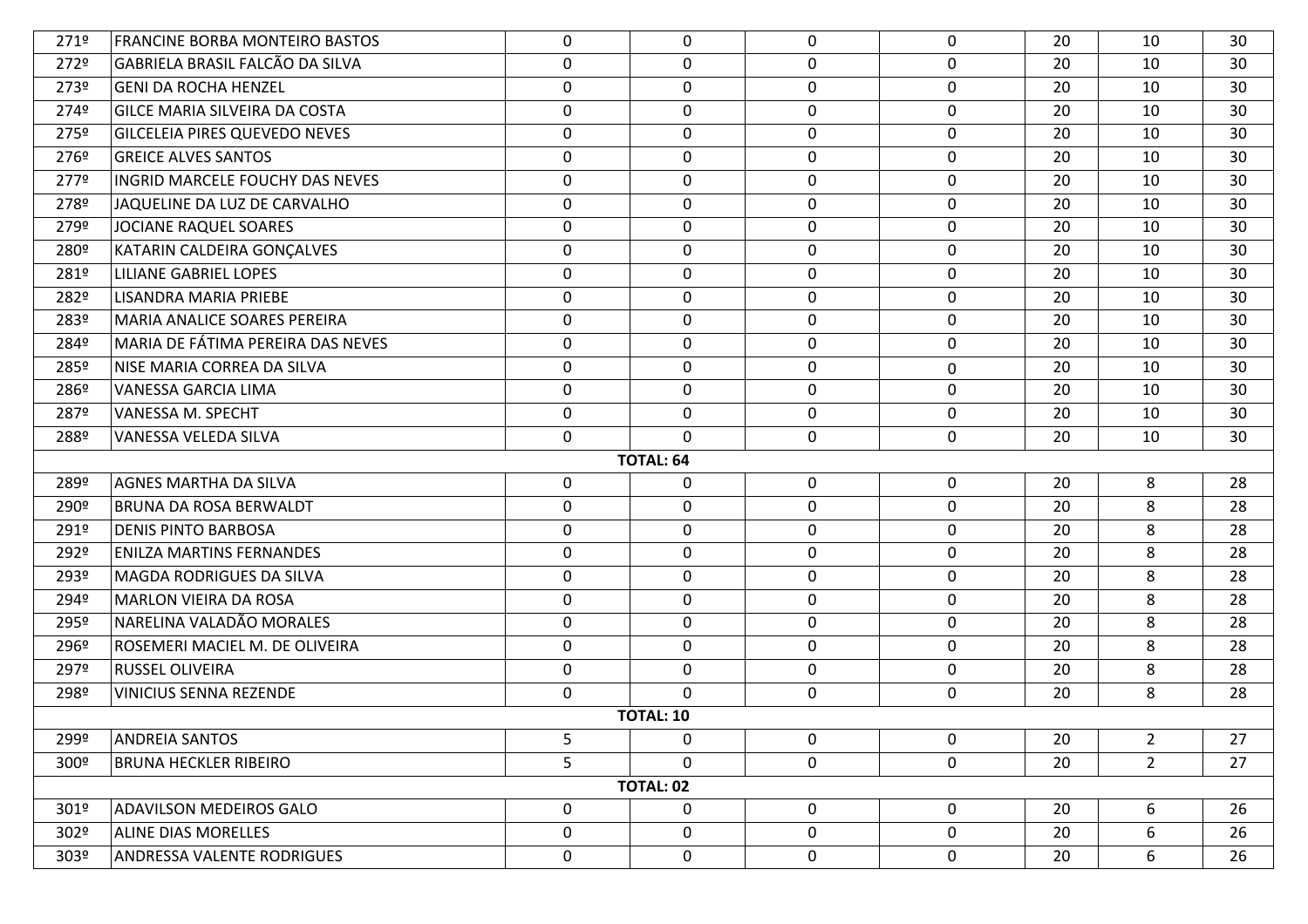| 304º             | DULCEMERI DOMINGUES LAFUENTE       | 0           | $\mathbf 0$      | 0            | $\mathbf{0}$ | 20 | 6              | 26 |
|------------------|------------------------------------|-------------|------------------|--------------|--------------|----|----------------|----|
| 305º             | JESSICA VIEIRA ALVES               | $\mathbf 0$ | 0                | 0            | $\mathbf 0$  | 20 | 6              | 26 |
| 306 <sup>9</sup> | JULLIA Q. COSTA PAIVA DA SILVA     | $\mathbf 0$ | 0                | 0            | $\mathbf 0$  | 20 | 6              | 26 |
| 307º             | LIAMARA MARTINS DA SILVA           | $\mathbf 0$ | 0                | 0            | $\mathbf 0$  | 20 | 6              | 26 |
| 308º             | LISSANDRA PERES DOS SANTOS         | $\mathbf 0$ | 0                | $\mathbf 0$  | $\mathbf 0$  | 20 | 6              | 26 |
| 309º             | LUIZA VANESSA MONTEIRO SILVA       | $\mathbf 0$ | $\mathbf 0$      | $\mathbf 0$  | $\mathbf 0$  | 20 | 6              | 26 |
| 310º             | MARIA ALICE PESTANA VALENTE        | $\mathbf 0$ | 0                | $\mathbf 0$  | 0            | 20 | 6              | 26 |
| 311º             | MARIA DO CARMO FARIAS JAMBEIRO     | $\mathbf 0$ | 0                | 0            | $\mathbf 0$  | 20 | 6              | 26 |
| 312º             | MARINA DE OLIVEIRA ROSA            | $\mathbf 0$ | 0                | 0            | $\mathbf 0$  | 20 | 6              | 26 |
| 313º             | MICHELE DA SILVA                   | 0           | 0                | 0            | $\mathbf 0$  | 20 | 6              | 26 |
| 314º             | SIMONE OLIVIERA CAMPOS DE SOUZA    | $\mathbf 0$ | $\Omega$         | 0            | $\mathbf 0$  | 20 | 6              | 26 |
|                  |                                    |             | <b>TOTAL: 14</b> |              |              |    |                |    |
| 315º             | ANA PAULA RIBEIRO BURKERT          | 5           | $\mathbf 0$      | 0            | $\mathbf 0$  | 20 | 0              | 25 |
| 316º             | CARMEN LUCIA CASES DE LEON         | 5           | 0                | 0            | 0            | 20 | $\mathbf 0$    | 25 |
| 317º             | <b>DANUBIA GARCIA DUARTE</b>       | 5           | 0                | 0            | 0            | 20 | 0              | 25 |
| 318º             | MARIA ANGELICA DA CRUZ ROCHA       | $\mathbf 0$ | 5                | 0            | $\mathbf 0$  | 20 | 0              | 25 |
| 319º             | <b>REJANE FARIAS DOMINGUES</b>     | $\mathbf 0$ | 5                | 0            | $\mathbf 0$  | 20 | $\mathbf 0$    | 25 |
| 320 <sup>o</sup> | ROGERIO LAFUENTE BITTENCOURT       | $\pmb{0}$   | 5                | $\mathbf 0$  | $\mathbf 0$  | 20 | $\mathbf 0$    | 25 |
| 321º             | <b>VALESCA VITORIA</b>             | 0           | 5                | 0            | $\mathbf{0}$ | 20 | 0              | 25 |
|                  |                                    |             | <b>TOTAL: 07</b> |              |              |    |                |    |
| 322º             | ANA LUCIA M. DIAS DUTRA            | 0           | 0                | 0            | $\mathbf 0$  | 20 | 4              | 24 |
| 323º             | <b>CLAIR GARCIA</b>                | $\mathbf 0$ | $\pmb{0}$        | $\mathbf 0$  | $\mathbf 0$  | 20 | $\overline{4}$ | 24 |
| 324º             | <b>CRISTINA DOMINGUES</b>          | $\mathbf 0$ | 0                | 0            | $\mathbf 0$  | 20 | 4              | 24 |
| 325º             | DAIANE DA SILVA MARCILI            | $\mathbf 0$ | 0                | $\mathbf 0$  | $\mathbf 0$  | 20 | 4              | 24 |
| 326º             | DENIZIA ELAINE GARCIA              | $\mathbf 0$ | 0                | 0            | $\mathbf 0$  | 20 | 4              | 24 |
| 327º             | <b>DIEGO VAZ DA LUZ</b>            | $\mathbf 0$ | 0                | 0            | $\mathbf 0$  | 20 | $\overline{4}$ | 24 |
| 328º             | EVA REGINA RODRIGUES NOLASCO       | $\mathbf 0$ | 0                | $\mathbf 0$  | $\mathbf 0$  | 20 | 4              | 24 |
| 329º             | FRANCIELE SPILMANN R. VELLEDA      | $\mathbf 0$ | 0                | 0            | $\mathbf 0$  | 20 | $\overline{4}$ | 24 |
| 330 <sup>o</sup> | <b>IARA KURZ CLASEN</b>            | $\mathbf 0$ | 0                | $\mathbf 0$  | $\mathbf 0$  | 20 | 4              | 24 |
| 331º             | JAIRO GARCIA DE SOUZA              | 0           | 0                | 0            | 0            | 20 | 4              | 24 |
| 332º             | JORGE VINICIUS DE PAULA BARBOSA    | $\mathbf 0$ | 0                | 0            | $\mathbf{0}$ | 20 | 4              | 24 |
| 333º             | MARIA BEATRIZ CORREA DA SILVA      | $\mathbf 0$ | 0                | $\mathbf{0}$ | $\mathbf 0$  | 20 | 4              | 24 |
| 334º             | RAFAEL BUENO DE OLIVEIRA           | $\mathbf 0$ | $\mathbf 0$      | 0            | $\mathbf 0$  | 20 | 4              | 24 |
| 335 <sup>o</sup> | <b>SHEILA PERES SODRE</b>          | $\mathbf 0$ | 0                | $\mathbf{0}$ | $\mathbf 0$  | 20 | 4              | 24 |
| 336º             | <b>SUSAN REGINA CAETANO GARCIA</b> | $\mathbf 0$ | 0                | $\mathbf 0$  | $\mathbf 0$  | 20 | 4              | 24 |
| 337º             | VANESSA HETSPER VIEIRA             | $\mathbf 0$ | $\mathbf 0$      | $\mathbf 0$  | $\mathbf 0$  | 20 | $\overline{a}$ | 24 |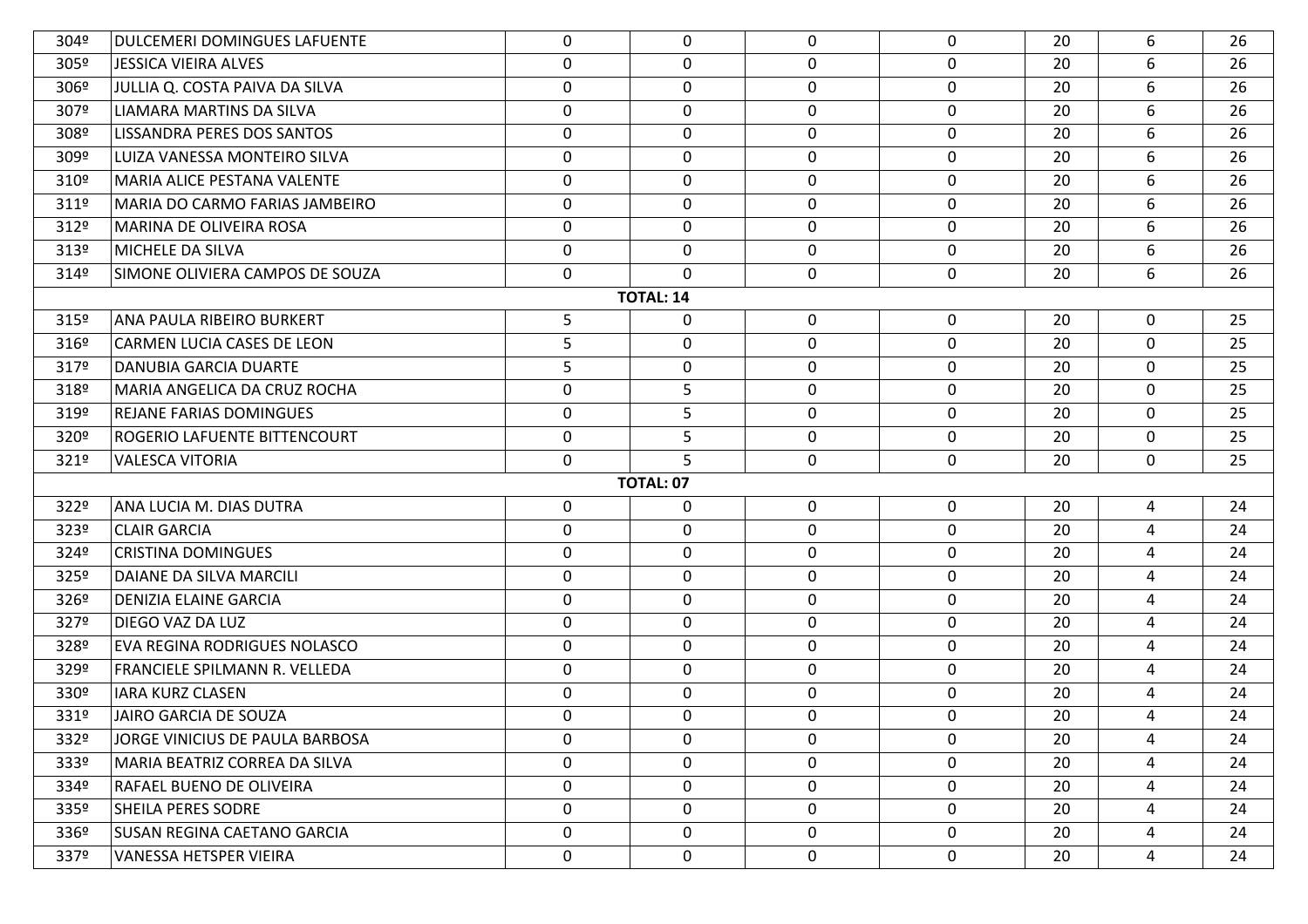|                  | <b>TOTAL: 16</b>                    |                  |             |             |             |    |                |    |  |  |
|------------------|-------------------------------------|------------------|-------------|-------------|-------------|----|----------------|----|--|--|
| 338º             | ADÃO JOSÉ CORREA                    | $\mathbf 0$      | 0           | 0           | 0           | 20 | $\overline{2}$ | 22 |  |  |
| 339º             | ALINE DE OLIVEIRA RIBEIRO           | $\mathbf 0$      | 0           | $\mathbf 0$ | 0           | 20 | $\overline{2}$ | 22 |  |  |
| 340 <sup>o</sup> | ANDREIA FERREIRA FAGUNDES           | $\mathbf 0$      | 0           | 0           | 0           | 20 | $\overline{2}$ | 22 |  |  |
| 341º             | <b>ANGELA MARTINS DA SILVA</b>      | $\boldsymbol{0}$ | 0           | 0           | 0           | 20 | $\overline{2}$ | 22 |  |  |
| 342º             | BERENICE BLASS DE CASTRO            | $\mathbf 0$      | $\mathbf 0$ | 0           | $\mathbf 0$ | 20 | $\overline{2}$ | 22 |  |  |
| 343º             | CAMILA DUARTE MARTINS DE PINHEIRO   | $\boldsymbol{0}$ | 0           | 0           | $\mathbf 0$ | 20 | $\overline{2}$ | 22 |  |  |
| 344º             | <b>CINTIA GARCIA PEREIRA</b>        | $\mathbf 0$      | $\mathbf 0$ | $\mathbf 0$ | $\mathbf 0$ | 20 | $\overline{2}$ | 22 |  |  |
| 345°             | CLEIA REGINA BANDEIRA WEINERTH      | 0                | 0           | 0           | 0           | 20 | $\overline{2}$ | 22 |  |  |
| 346º             | DAIANE DOS SANTOS MORAES            | $\mathbf 0$      | $\pmb{0}$   | 0           | $\mathbf 0$ | 20 | $\overline{2}$ | 22 |  |  |
| 347º             | DAIELA NUNES MOREIRA                | $\boldsymbol{0}$ | 0           | 0           | $\mathbf 0$ | 20 | $\overline{2}$ | 22 |  |  |
| 348º             | DALMA DE ALVARENGA WARNKE           | $\mathbf 0$      | 0           | 0           | 0           | 20 | $\overline{2}$ | 22 |  |  |
| 349º             | DEISEMAR FARIAS LANGONE             | $\boldsymbol{0}$ | 0           | 0           | $\mathbf 0$ | 20 | $\overline{2}$ | 22 |  |  |
| 350 <sup>o</sup> | DORA ELISA DUARTE DA ROCHA          | $\mathbf 0$      | $\mathbf 0$ | 0           | $\mathbf 0$ | 20 | $\overline{2}$ | 22 |  |  |
| 351º             | ELIANE FONSECA NUNES CARDOSO        | 0                | 0           | 0           | 0           | 20 | $\overline{2}$ | 22 |  |  |
| 352º             | ELISABETH TEIXEIRA RABASSA          | $\mathbf 0$      | $\mathbf 0$ | $\mathbf 0$ | $\mathbf 0$ | 20 | $\overline{2}$ | 22 |  |  |
| 353º             | <b>EMANUELE RODRIGUES DE CASTRO</b> | $\boldsymbol{0}$ | 0           | 0           | 0           | 20 | $\overline{2}$ | 22 |  |  |
| 354º             | FATIMA ELIANE ARAUJO MACHADO        | $\mathbf 0$      | 0           | 0           | $\mathbf 0$ | 20 | $\overline{2}$ | 22 |  |  |
| 355º             | FERNANDA LARROSSA ALECIO            | $\boldsymbol{0}$ | 0           | $\mathbf 0$ | $\mathbf 0$ | 20 | $\overline{2}$ | 22 |  |  |
| 356º             | JANISE DA SILVA                     | $\mathbf 0$      | 0           | 0           | 0           | 20 | $\overline{2}$ | 22 |  |  |
| 357º             | JAQUELINE MOTA MACHADO              | $\boldsymbol{0}$ | 0           | 0           | 0           | 20 | $\overline{2}$ | 22 |  |  |
| 358º             | JEISON SILVA ACOSTA                 | $\mathbf 0$      | $\mathbf 0$ | 0           | $\mathbf 0$ | 20 | $\overline{2}$ | 22 |  |  |
| 359º             | JESSICA SILVEIRA PEREIRA DA SILVA   | $\mathbf 0$      | 0           | 0           | 0           | 20 | $\overline{2}$ | 22 |  |  |
| 360º             | JULIE ANNE COSTA BRANCO             | $\mathbf 0$      | $\mathbf 0$ | 0           | $\mathbf 0$ | 20 | $\overline{2}$ | 22 |  |  |
| 361º             | <b>JUSSARA DA SILVA</b>             | $\mathbf 0$      | 0           | 0           | 0           | 20 | $\overline{2}$ | 22 |  |  |
| 362º             | <b>KAREN DOMINGUES GONZALES</b>     | $\mathbf 0$      | 0           | 0           | $\mathbf 0$ | 20 | $\overline{2}$ | 22 |  |  |
| 363º             | <b>LEONICE HERNADES PEREIRA</b>     | $\boldsymbol{0}$ | 0           | 0           | 0           | 20 | $\overline{2}$ | 22 |  |  |
| 364º             | LEONIR NOGUEIRA MARTINS             | $\mathbf 0$      | 0           | 0           | 0           | 20 | $\overline{2}$ | 22 |  |  |
| 365º             | LUCIANA CAETANO GONÇALVES           | 0                | 0           | 0           | 0           | 20 | $\overline{2}$ | 22 |  |  |
| 366º             | LUIZA DA SILVA TEIXEIRA             | $\mathbf 0$      | 0           | $\Omega$    | 0           | 20 | $\overline{2}$ | 22 |  |  |
| 367º             | MAGLIANE DE OLIVEIRA WARDELMANN     | 0                | 0           | 0           | $\mathbf 0$ | 20 | $\overline{2}$ | 22 |  |  |
| 368º             | MARIA EDINALVA BARBOSA ACOSTA       | $\mathbf 0$      | $\mathbf 0$ | 0           | $\mathbf 0$ | 20 | $2^{\circ}$    | 22 |  |  |
| 369º             | MARIANA HORTENCIA HULGUIM VARGAS    | $\mathbf 0$      | 0           | 0           | $\mathbf 0$ | 20 | $2^{\circ}$    | 22 |  |  |
| 370º             | MONICA CINARA SAMPAIO ULGUIM        | $\mathbf 0$      | 0           | 0           | $\mathbf 0$ | 20 | $2^{\circ}$    | 22 |  |  |
| 371º             | NILO RICARDO P. NEVES               | $\mathbf 0$      | 0           | 0           | $\mathbf 0$ | 20 | $\overline{2}$ | 22 |  |  |
| 372º             | QUELEN CRISTINA GONÇALVES CARDOSO   | $\mathbf 0$      | $\mathbf 0$ | 0           | $\mathbf 0$ | 20 | $\overline{2}$ | 22 |  |  |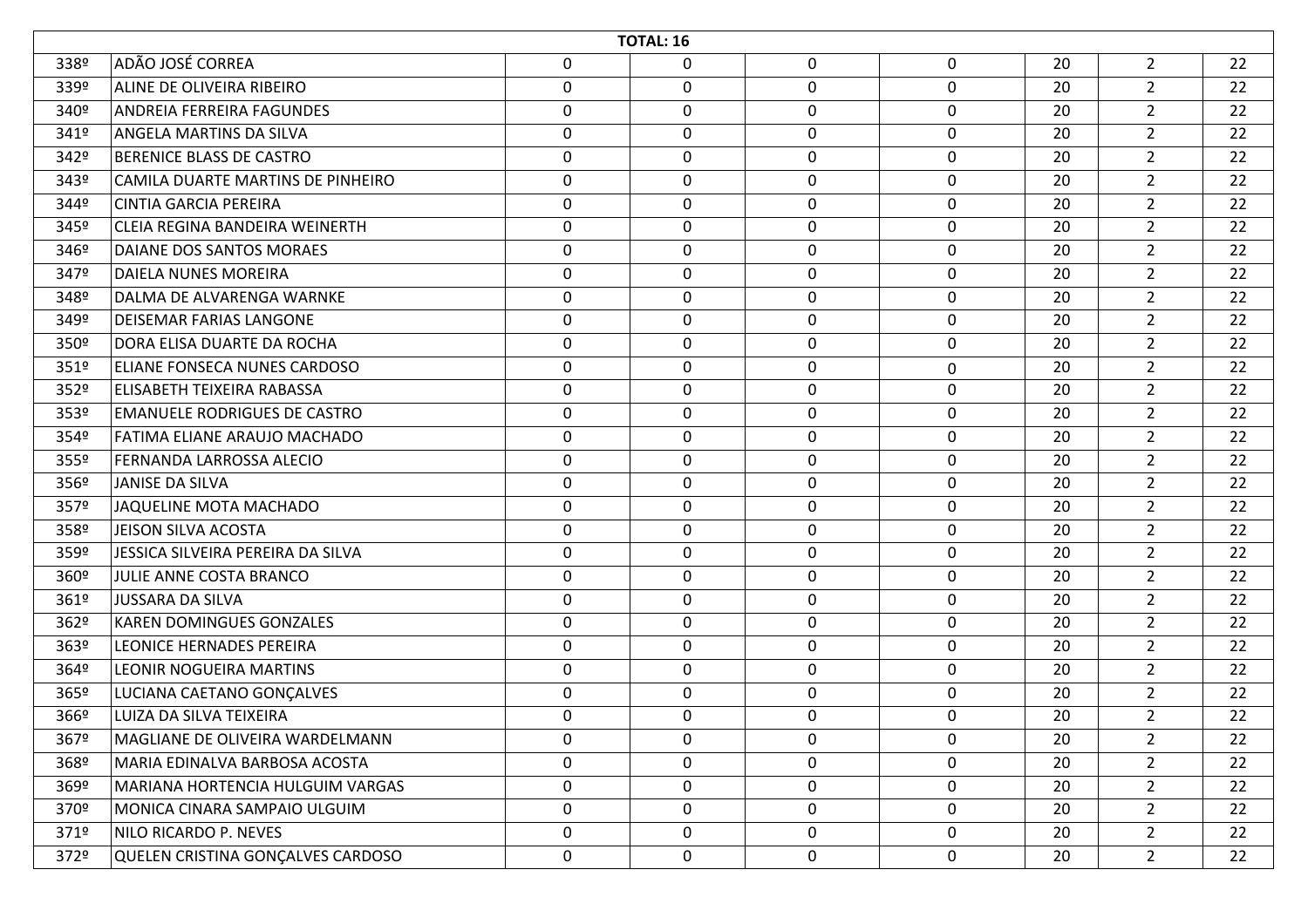| 373º                                                                                | <b>RAQUEL VOLZ BERNY MATADO</b>    | 0           | $\mathbf{0}$     | 0           | $\mathbf{0}$ | 20 | $\mathbf{2}$   | 22 |  |  |  |
|-------------------------------------------------------------------------------------|------------------------------------|-------------|------------------|-------------|--------------|----|----------------|----|--|--|--|
| 374º                                                                                | RICARDO BORBA CARVALHO             | 0           | $\mathbf 0$      | $\mathbf 0$ | $\mathbf 0$  | 20 | $2^{\circ}$    | 22 |  |  |  |
| 375º                                                                                | ROBERTA SILVA DA SILVA             | $\mathbf 0$ | 0                | $\mathbf 0$ | $\mathbf 0$  | 20 | $2^{\circ}$    | 22 |  |  |  |
| 376º                                                                                | SIDELIA QUINTANA LOPES             | 0           | 0                | 0           | $\mathbf 0$  | 20 | $\overline{2}$ | 22 |  |  |  |
| 377º                                                                                | <b>SILVANE RODRIGUES MEDEIROS</b>  | $\mathbf 0$ | 0                | 0           | $\mathbf 0$  | 20 | $2^{\circ}$    | 22 |  |  |  |
| 378º                                                                                | <b>TAINUSI DIAS RASCH</b>          | 0           | $\mathbf 0$      | 0           | $\mathbf 0$  | 20 | $2^{\circ}$    | 22 |  |  |  |
| 379º                                                                                | TATIANA WILKE DA COSTA             | $\mathbf 0$ | 0                | $\mathbf 0$ | $\mathbf 0$  | 20 | $2^{\circ}$    | 22 |  |  |  |
| 380 <sup>o</sup>                                                                    | <b>VERONA DE MOURA MEDINA</b>      | 0           | $\mathbf 0$      | $\mathbf 0$ | $\mathbf 0$  | 20 | $\overline{2}$ | 22 |  |  |  |
| 381º                                                                                | WILLIAM DE SOUSA RIBEIRO           | 0           | 0                | 0           | $\mathbf 0$  | 20 | $2^{\circ}$    | 22 |  |  |  |
|                                                                                     |                                    |             | <b>TOTAL: 44</b> |             |              |    |                |    |  |  |  |
| 382º<br>ALESSANDRA DA ROSA<br>0<br>$\mathbf 0$<br>0<br>$\mathbf 0$<br>20<br>20<br>0 |                                    |             |                  |             |              |    |                |    |  |  |  |
| 383º                                                                                | ADRIANA DE PAULA BARBOZA           | $\mathbf 0$ | $\mathbf 0$      | $\mathbf 0$ | $\mathbf 0$  | 20 | $\overline{0}$ | 20 |  |  |  |
| 384º                                                                                | <b>AIDA NUNES RIBEIRO</b>          | 0           | 0                | 0           | 0            | 20 | $\mathbf 0$    | 20 |  |  |  |
| 385º                                                                                | ALESSANDRA BITTENCOURT SILVEIRA    | $\pmb{0}$   | $\mathbf 0$      | $\mathbf 0$ | $\mathbf 0$  | 20 | $\mathbf 0$    | 20 |  |  |  |
| 386 <sup>o</sup>                                                                    | <b>ALINE GOUVEA KRISCHKER</b>      | 0           | 0                | 0           | $\mathbf 0$  | 20 | $\mathbf 0$    | 20 |  |  |  |
| 387º                                                                                | <b>ALINE KUNDE</b>                 | $\mathbf 0$ | $\mathbf 0$      | $\mathbf 0$ | $\mathbf 0$  | 20 | $\mathbf 0$    | 20 |  |  |  |
| 388º                                                                                | <b>ALINE LOPES GERLACH</b>         | $\mathbf 0$ | 0                | 0           | $\mathbf 0$  | 20 | $\mathbf 0$    | 20 |  |  |  |
| 389º                                                                                | <b>ALINE PATRICIA NEVES RAMOS</b>  | 0           | $\mathbf 0$      | 0           | $\mathbf 0$  | 20 | $\mathbf 0$    | 20 |  |  |  |
| 390 <sup>o</sup>                                                                    | <b>ALISSON SILVEIRA ROSA</b>       | $\mathbf 0$ | 0                | $\mathbf 0$ | $\mathbf 0$  | 20 | $\mathbf 0$    | 20 |  |  |  |
| 391º                                                                                | AMANDA TAICIANE DUARTE DE OLIVEIRA | 0           | 0                | 0           | $\mathbf 0$  | 20 | $\mathbf 0$    | 20 |  |  |  |
| 392º                                                                                | ANA CAROLINA R. AMORIM             | $\mathbf 0$ | 0                | 0           | $\mathbf 0$  | 20 | $\mathbf 0$    | 20 |  |  |  |
| 393º                                                                                | ANA CRISTINA DE AVILA VIEIRA       | 0           | $\mathbf 0$      | 0           | $\mathbf 0$  | 20 | $\mathbf 0$    | 20 |  |  |  |
| 394º                                                                                | ANA LUCIA PERES SCHNEIDER LISKE    | 0           | $\mathbf 0$      | $\mathbf 0$ | $\mathbf 0$  | 20 | $\mathbf 0$    | 20 |  |  |  |
| 395º                                                                                | ANA MARIA SILVA DE SOUZA           | 0           | 0                | $\mathbf 0$ | $\mathbf 0$  | 20 | $\mathbf 0$    | 20 |  |  |  |
| 396º                                                                                | ANA PAULA PEREIRA RIBAS            | 0           | 0                | 0           | $\mathbf 0$  | 20 | $\mathbf 0$    | 20 |  |  |  |
| 397º                                                                                | ANA PAULA REICHEIGIEL PEVERADA     | 0           | $\mathbf 0$      | $\mathbf 0$ | $\mathbf 0$  | 20 | $\mathbf 0$    | 20 |  |  |  |
| 398º                                                                                | ANDERSON DA ROSA CARDOSO           | 0           | 0                | 0           | $\mathbf 0$  | 20 | $\mathbf 0$    | 20 |  |  |  |
| 399º                                                                                | <b>ANDERSON LOPES AIRES</b>        | 0           | $\mathbf 0$      | $\mathbf 0$ | $\mathbf 0$  | 20 | $\mathbf 0$    | 20 |  |  |  |
| 400º                                                                                | <b>ANDIARA MOREIRA TORRES</b>      | 0           | $\mathbf 0$      | 0           | $\mathbf 0$  | 20 | $\mathbf 0$    | 20 |  |  |  |
| 401º                                                                                | <b>ANDRESSA KIRSCHNES FURTADO</b>  | $\mathbf 0$ | $\mathbf 0$      | $\mathbf 0$ | 0            | 20 | $\mathbf 0$    | 20 |  |  |  |
| 402º                                                                                | ANDREZA DE MENEZES MACIEL          | 0           | $\mathbf 0$      | $\mathbf 0$ | $\mathbf 0$  | 20 | $\mathbf 0$    | 20 |  |  |  |
| 403º                                                                                | ANDRINE ROSA DA SILVA              | 0           | $\mathbf 0$      | $\mathbf 0$ | $\mathbf 0$  | 20 | $\mathbf 0$    | 20 |  |  |  |
| 404º                                                                                | <b>ANGELICA LEAL DOS SANTOS</b>    | 0           | $\mathbf 0$      | 0           | $\mathbf 0$  | 20 | $\mathbf 0$    | 20 |  |  |  |
| 405º                                                                                | <b>ANITA SILVA HOFFMANN</b>        | 0           | $\mathbf 0$      | $\mathbf 0$ | $\mathbf 0$  | 20 | $\mathbf 0$    | 20 |  |  |  |
| 406º                                                                                | <b>BEATRIZ GODINHO TIMM</b>        | $\mathbf 0$ | $\mathbf 0$      | $\mathbf 0$ | $\mathbf 0$  | 20 | $\mathbf 0$    | 20 |  |  |  |
| 407º                                                                                | <b>BIANCA FERREIRA ACOSTA</b>      | 0           | $\mathbf 0$      | $\mathbf 0$ | $\mathbf 0$  | 20 | $\mathbf 0$    | 20 |  |  |  |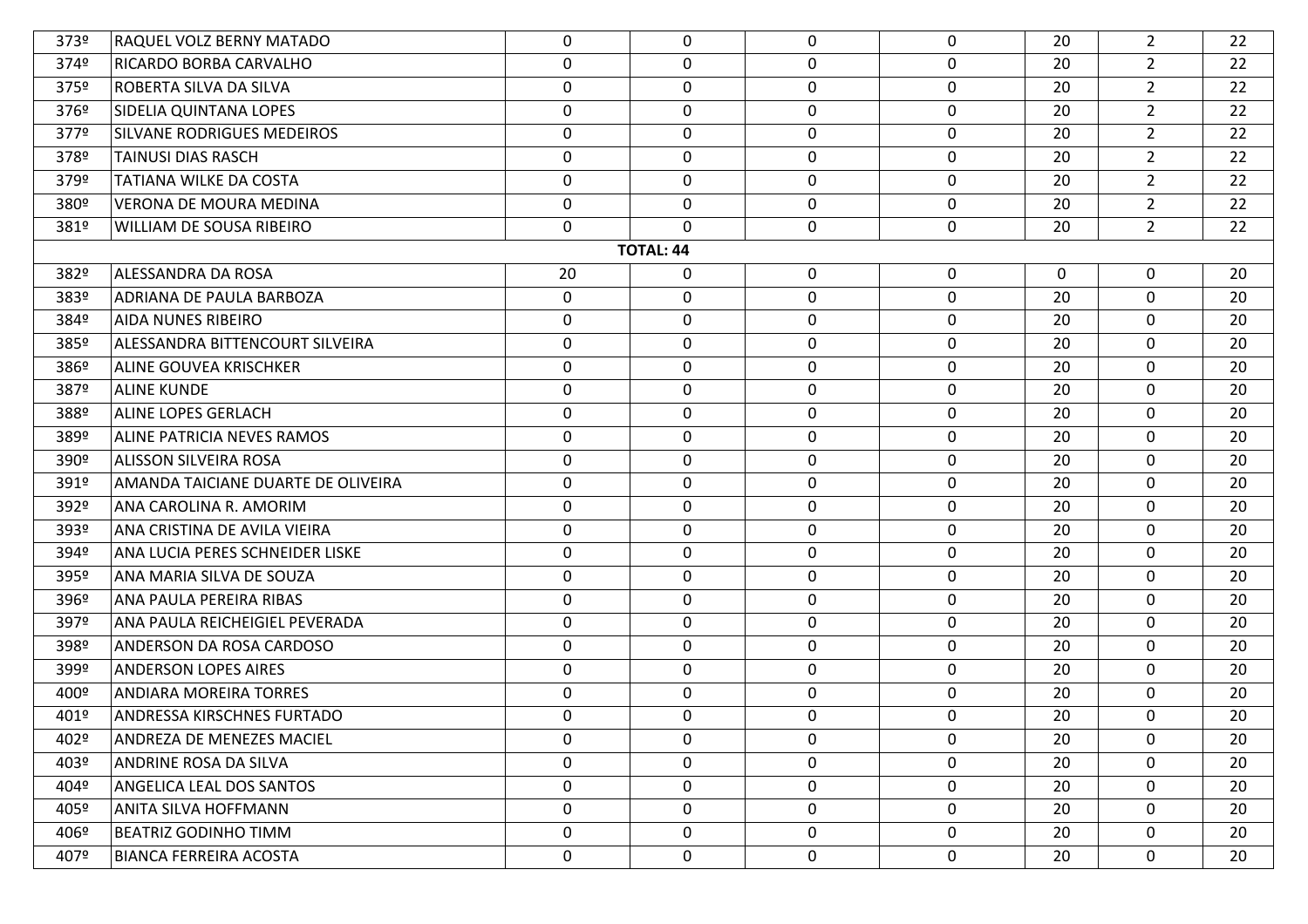| 408º | <b>BRUNA DA ROSA DE OLIVEIRA</b>        | 0                | 0           | 0           | $\mathbf 0$  | 20 | 0           | 20 |
|------|-----------------------------------------|------------------|-------------|-------------|--------------|----|-------------|----|
| 409º | <b>BRUNA PORCIUNCULA DOS SANTOS</b>     | $\mathbf 0$      | $\mathbf 0$ | $\mathbf 0$ | $\mathbf 0$  | 20 | $\mathbf 0$ | 20 |
| 410º | <b>CAMILA DEVANTIER MORALES</b>         | $\mathbf 0$      | 0           | $\mathbf 0$ | $\mathbf 0$  | 20 | 0           | 20 |
| 411º | <b>CAMILA FERNANDES WILLE</b>           | $\mathbf 0$      | 0           | $\mathbf 0$ | $\mathbf 0$  | 20 | $\mathbf 0$ | 20 |
| 412º | CARLA ALEXANDRA GOMES MONTEIRO          | $\mathbf 0$      | 0           | $\mathbf 0$ | $\mathbf 0$  | 20 | 0           | 20 |
| 413º | CARLOS MIGUEL MACHADO DA CONCEIÇÃO      | $\pmb{0}$        | $\mathbf 0$ | $\mathbf 0$ | $\mathbf 0$  | 20 | $\mathbf 0$ | 20 |
| 414º | <b>CAROLINA SOUZA</b>                   | 0                | 0           | $\mathbf 0$ | $\mathbf 0$  | 20 | 0           | 20 |
| 415° | <b>CAROLINE PESTANA VALENTE</b>         | $\mathbf 0$      | 0           | $\mathbf 0$ | $\mathbf 0$  | 20 | $\mathbf 0$ | 20 |
| 416º | CATIA ADRIANA FELIX SOARES              | $\mathbf 0$      | 0           | $\mathbf 0$ | $\mathbf 0$  | 20 | 0           | 20 |
| 417º | <b>CHAIANA BRAVOS ACOSTA</b>            | $\mathbf 0$      | $\mathbf 0$ | 0           | $\mathbf 0$  | 20 | $\mathbf 0$ | 20 |
| 418º | <b>CHAIANE DUARTE BARCELOS</b>          | $\boldsymbol{0}$ | 0           | $\mathbf 0$ | 0            | 20 | 0           | 20 |
| 419º | CHAIANE GOMES DE PAULA                  | 0                | 0           | 0           | $\mathbf 0$  | 20 | 0           | 20 |
| 420º | <b>CHARLENE DA ROSA PORTO</b>           | $\mathbf 0$      | 0           | 0           | 0            | 20 | 0           | 20 |
| 421º | <b>CHARLENE DE SOUZA MALLUE</b>         | 0                | 0           | 0           | 0            | 20 | 0           | 20 |
| 422º | <b>CHARLENE HENZEL FRANCK</b>           | $\boldsymbol{0}$ | 0           | $\mathbf 0$ | $\mathbf 0$  | 20 | 0           | 20 |
| 423º | CHRISTIAN GONÇALVES DA SILVA            | $\mathbf 0$      | $\mathbf 0$ | $\mathbf 0$ | $\mathbf 0$  | 20 | $\mathbf 0$ | 20 |
| 4249 | <b>CIBILA GONÇALVES FAGUNDES</b>        | $\mathbf 0$      | 0           | 0           | $\mathbf 0$  | 20 | 0           | 20 |
| 425° | <b>CINTIA MARINHO PEREIRA</b>           | $\pmb{0}$        | $\pmb{0}$   | $\mathbf 0$ | $\mathbf 0$  | 20 | $\mathbf 0$ | 20 |
| 426º | <b>CINTIA NOBREGA ESPINDOLA</b>         | 0                | 0           | 0           | $\mathbf 0$  | 20 | 0           | 20 |
| 427º | CLARICE DE OLIVEIRA BUENO               | $\pmb{0}$        | 0           | $\mathbf 0$ | $\mathbf 0$  | 20 | $\mathbf 0$ | 20 |
| 428º | <b>CLAUDETE LUCENA ALDAVES</b>          | 0                | 0           | 0           | $\mathbf 0$  | 20 | 0           | 20 |
| 429º | CLAUDIA BEATRIZ SOUZA ROSA              | $\pmb{0}$        | $\pmb{0}$   | $\mathbf 0$ | $\mathbf 0$  | 20 | $\mathbf 0$ | 20 |
| 430º | CLAUDIANA AQUINO DA ROSA                | 0                | 0           | 0           | $\mathbf 0$  | 20 | 0           | 20 |
| 431º | CLEUSA REGINA QUINZEM ALMADA            | $\mathbf 0$      | 0           | $\mathbf 0$ | $\mathbf 0$  | 20 | $\mathbf 0$ | 20 |
| 432º | <b>CRISIANE BUDZIARECK</b>              | $\mathbf 0$      | 0           | $\mathbf 0$ | $\mathbf 0$  | 20 | 0           | 20 |
| 433º | <b>CRISTIANE JURE SOARES</b>            | $\mathbf 0$      | $\mathbf 0$ | $\mathbf 0$ | $\mathbf 0$  | 20 | $\mathbf 0$ | 20 |
| 434º | <b>CRISTIANE LOPES SILVEIRA</b>         | $\boldsymbol{0}$ | 0           | $\mathbf 0$ | $\mathbf 0$  | 20 | $\mathbf 0$ | 20 |
| 435º | DAIANA FERREIRA ACOSTA                  | $\boldsymbol{0}$ | 0           | 0           | $\mathbf 0$  | 20 | $\mathbf 0$ | 20 |
| 436º | DAIANA FERREZ BITTENCOURT               | $\mathbf 0$      | 0           | $\mathbf 0$ | $\mathbf 0$  | 20 | $\mathbf 0$ | 20 |
| 437º | <b>DAIANE AVILA RODRIGUES</b>           | 0                | 0           | 0           | 0            | 20 | 0           | 20 |
| 438º | DANIELA ALVINA WONGLON DA ROSA          | $\mathbf 0$      | 0           | 0           | $\mathbf{0}$ | 20 | 0           | 20 |
| 439º | DARIANE LUCAS COIMBRA                   | $\mathbf 0$      | 0           | $\mathbf 0$ | $\mathbf 0$  | 20 | 0           | 20 |
| 440º | <b>DEBORA LOPES RODRIGUES</b>           | $\mathbf 0$      | 0           | 0           | $\mathbf 0$  | 20 | 0           | 20 |
| 441º | <b>DEBORA SILVEIRA MORAES</b>           | $\mathbf 0$      | 0           | $\mathbf 0$ | $\mathbf 0$  | 20 | 0           | 20 |
| 442º | <b>DENISE BORGES</b>                    | 0                | 0           | 0           | 0            | 20 | 0           | 20 |
| 443º | <b>DEOLINA DE JESUS COSTA RODRIGUES</b> | $\mathbf 0$      | 0           | $\mathbf 0$ | $\mathbf 0$  | 20 | $\mathbf 0$ | 20 |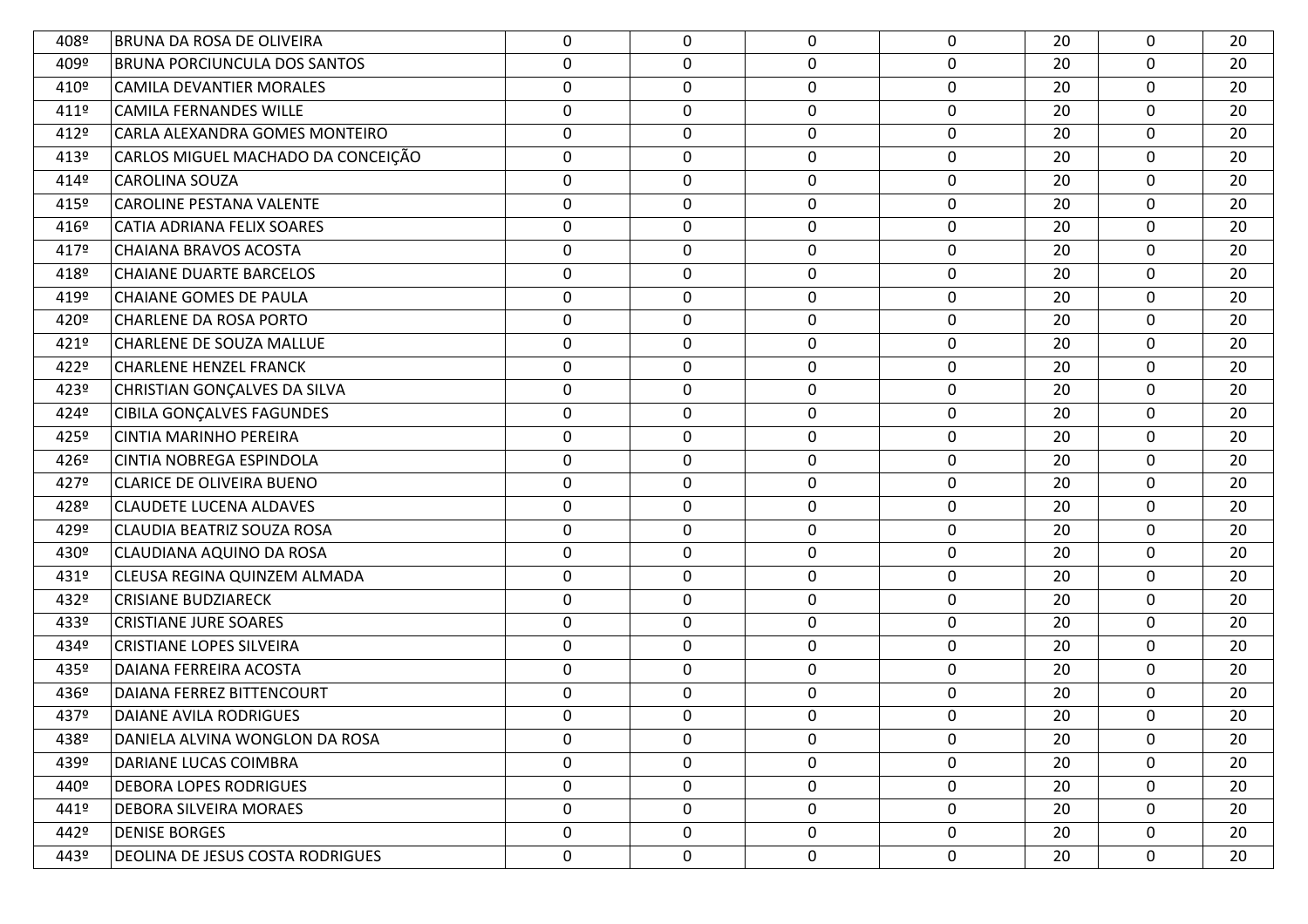| 4449 | <b>DIEGO BOENO</b>                          | 0           | 0           | 0           | 0           | 20 | 0           | 20 |
|------|---------------------------------------------|-------------|-------------|-------------|-------------|----|-------------|----|
| 445º | <b>DIEGO COSTA SILVA</b>                    | $\pmb{0}$   | 0           | 0           | $\mathbf 0$ | 20 | $\mathbf 0$ | 20 |
| 446º | <b>DIEGO MORALES</b>                        | $\mathbf 0$ | 0           | $\mathbf 0$ | 0           | 20 | 0           | 20 |
| 447º | <b>EDISON BARROS CALDEIRA</b>               | 0           | 0           | $\mathbf 0$ | 0           | 20 | $\mathbf 0$ | 20 |
| 448º | <b>ELEN ALDRIGHI SARAIVA</b>                | 0           | 0           | 0           | 0           | 20 | 0           | 20 |
| 449º | ELENA DE FREITAS BALDEZ DUARTE              | $\pmb{0}$   | 0           | $\mathbf 0$ | 0           | 20 | $\mathbf 0$ | 20 |
| 450º | <b>ELIANE DIAS DUTRA</b>                    | 0           | 0           | 0           | 0           | 20 | 0           | 20 |
| 451º | ELIS REGINA DA ROSA LEITE                   | 0           | 0           | $\mathbf 0$ | 0           | 20 | $\mathbf 0$ | 20 |
| 452º | ELISANGELA VINHOLES RODRIGUES               | $\mathbf 0$ | 0           | $\mathbf 0$ | 0           | 20 | 0           | 20 |
| 453º | <b>ELISE DUARTE COSTA</b>                   | $\pmb{0}$   | 0           | 0           | $\mathbf 0$ | 20 | $\mathbf 0$ | 20 |
| 454º | ELISIANE MENDONÇA DA SILVA                  | $\pmb{0}$   | 0           | $\mathbf 0$ | 0           | 20 | $\mathbf 0$ | 20 |
| 455º | <b>ELIZANGELA PEDRA MORAIS</b>              | 0           | 0           | $\mathbf 0$ | 0           | 20 | 0           | 20 |
| 456º | ELSON BENEDITO SOUZA DE SOUZA               | $\mathbf 0$ | 0           | $\mathbf 0$ | 0           | 20 | 0           | 20 |
| 457º | EVA MARGARETE GONÇALVES WENDT               | 0           | 0           | $\mathbf 0$ | 0           | 20 | $\mathbf 0$ | 20 |
| 458º | <b>FABIANE NUNES LOURENÇO</b>               | 0           | 0           | 0           | 0           | 20 | 0           | 20 |
| 459º | FERNANDA ECHEVARRIA OLIVEIRA                | $\pmb{0}$   | 0           | $\mathbf 0$ | 0           | 20 | $\mathbf 0$ | 20 |
| 460º | <b>FRANCIANE SOARES PIRES</b>               | $\mathbf 0$ | 0           | $\mathbf 0$ | 0           | 20 | 0           | 20 |
| 461º | <b>GABRIEL MACHADO DE OLIVEIRA</b>          | $\pmb{0}$   | 0           | $\mathbf 0$ | 0           | 20 | $\mathbf 0$ | 20 |
| 462º | <b>GABRIELA GOMES COUTO</b>                 | $\pmb{0}$   | 0           | $\mathbf 0$ | 0           | 20 | $\mathbf 0$ | 20 |
| 463º | <b>GABRIELA TAVARES BORGES</b>              | 0           | 0           | $\mathbf 0$ | 0           | 20 | 0           | 20 |
| 464º | <b>GEOVANA LEAL DE BEM FARIAS</b>           | $\mathbf 0$ | 0           | $\mathbf 0$ | 0           | 20 | $\mathbf 0$ | 20 |
| 465º | <b>GERSON WAGNER DA FONSECA DE OLIVEIRA</b> | $\pmb{0}$   | $\mathbf 0$ | 0           | $\mathbf 0$ | 20 | $\mathbf 0$ | 20 |
| 466º | <b>GISELE PERES MOREIRA</b>                 | 0           | 0           | $\mathbf 0$ | $\mathbf 0$ | 20 | $\mathbf 0$ | 20 |
| 467º | <b>GLADIS BARRETO DE PAULA</b>              | 0           | 0           | 0           | $\mathbf 0$ | 20 | $\mathbf 0$ | 20 |
| 468º | <b>GRACE SOUZA OLIVEIRA</b>                 | 0           | $\mathbf 0$ | 0           | $\mathbf 0$ | 20 | 0           | 20 |
| 469º | INDIARA AMARAL DA CONCEIÇÃO                 | $\pmb{0}$   | $\mathbf 0$ | $\mathbf 0$ | $\mathbf 0$ | 20 | $\mathbf 0$ | 20 |
| 470º | <b>ISABELLE RABASSA DA SILVEIRA</b>         | 0           | $\mathbf 0$ | 0           | 0           | 20 | 0           | 20 |
| 471º | <b>ITAMAR LOPES</b>                         | 0           | 0           | $\mathbf 0$ | $\mathbf 0$ | 20 | $\mathbf 0$ | 20 |
| 472º | <b>IVONETE FONSECA LARROQUE</b>             | 0           | 0           | 0           | 0           | 20 | 0           | 20 |
| 473º | IZABEL CRISTINA BRIÃO GARCIA                | 0           | $\mathbf 0$ | $\Omega$    | 0           | 20 | 0           | 20 |
| 4749 | JACI MARA MARQUES DA SILVA                  | 0           | 0           | 0           | 0           | 20 | $\mathbf 0$ | 20 |
| 475º | JAQUELINE PETER CASARIN                     | 0           | $\mathbf 0$ | 0           | $\mathbf 0$ | 20 | $\mathbf 0$ | 20 |
| 476º | JEAN CARLOS AYRES DOS SANTOS                | $\mathbf 0$ | 0           | 0           | $\mathbf 0$ | 20 | $\mathbf 0$ | 20 |
| 477º | JENNIFER M. DO NASCIMENTO TEIXEIRA          | 0           | $\mathbf 0$ | 0           | $\mathbf 0$ | 20 | $\mathbf 0$ | 20 |
| 478º | JERUSA GOES SALVO                           | 0           | 0           | 0           | $\mathbf 0$ | 20 | $\mathbf 0$ | 20 |
| 479º | JÉSSICA MARTINS                             | $\pmb{0}$   | $\mathbf 0$ | $\mathbf 0$ | $\mathbf 0$ | 20 | $\mathbf 0$ | 20 |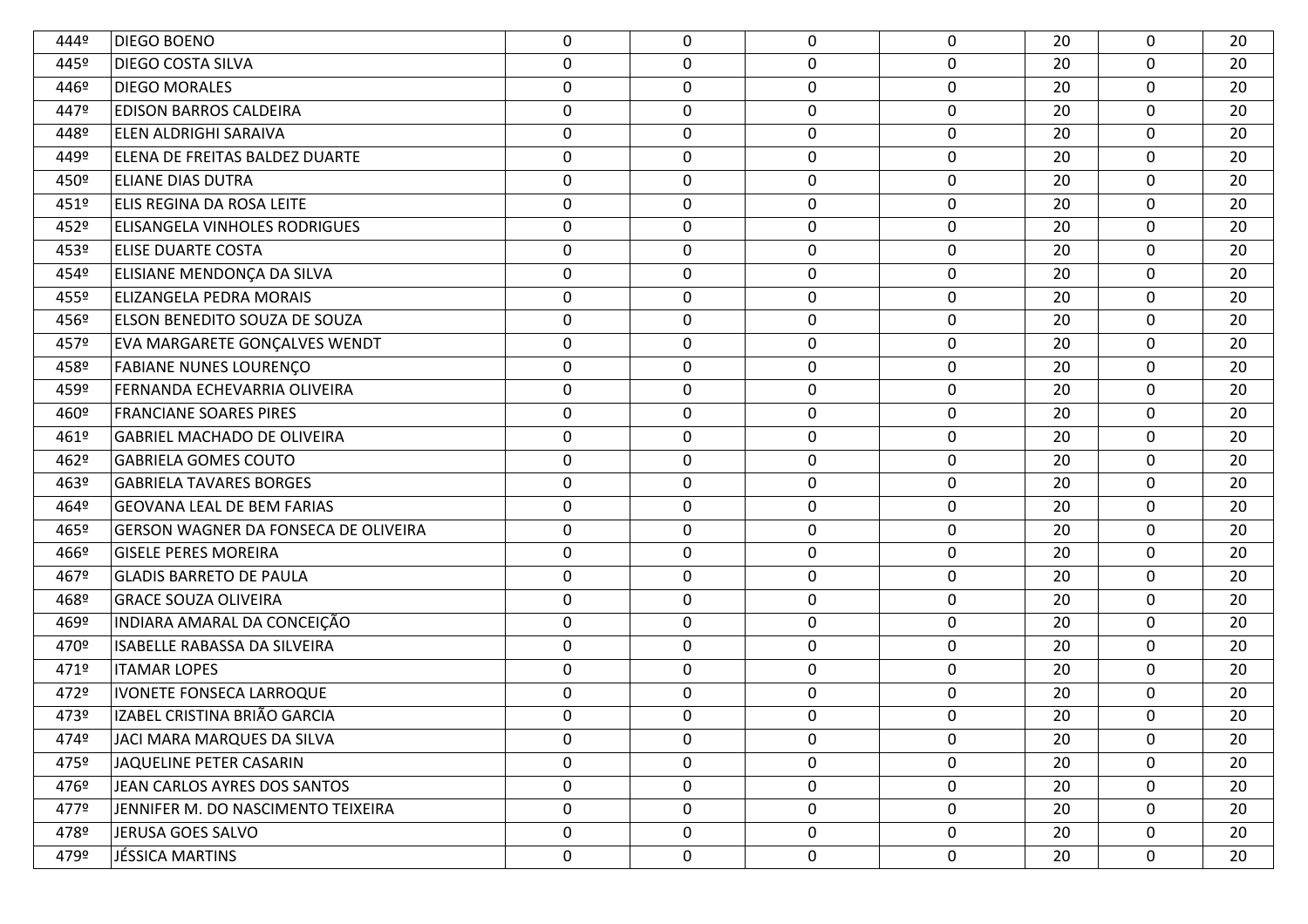| 480º             | <b>JESSICA PINHEIRO</b>                  | 0           | 0           | $\mathbf 0$ | 0              | 20 | $\mathbf{0}$     | 20 |
|------------------|------------------------------------------|-------------|-------------|-------------|----------------|----|------------------|----|
| 481º             | JOAO LUIS RODRIGUES REIS                 | 0           | $\mathbf 0$ | 0           | $\mathbf 0$    | 20 | $\mathbf 0$      | 20 |
| 482º             | <b>JUCILENE DA SILVA NEVES</b>           | $\mathbf 0$ | 0           | 0           | 0              | 20 | $\mathbf 0$      | 20 |
| 483º             | <b>JULIA SOUTO ZEHETMAYER</b>            | 0           | 0           | 0           | 0              | 20 | $\mathbf 0$      | 20 |
| 484º             | <b>JULIANE DA SILVEIRA BORGES</b>        | $\mathbf 0$ | 0           | 0           | 0              | 20 | $\mathbf 0$      | 20 |
| 485º             | <b>KAROLINE FERRAZ BARBOSA</b>           | 0           | 0           | 0           | $\mathbf 0$    | 20 | $\mathbf 0$      | 20 |
| 486º             | LANA EDUARDA ISLABÃO DA CRUZ             | 0           | 0           | 0           | 0              | 20 | $\mathbf 0$      | 20 |
| 487º             | LARISSA DE MOURA JAECKEL                 | 0           | 0           | 0           | 0              | 20 | $\mathbf 0$      | 20 |
| 488º             | LARISSA VARGAS OLIVEIRA                  | 0           | 0           | 0           | 0              | 20 | $\mathbf 0$      | 20 |
| 489º             | LENIR LOURDES VERIATO DOS SANTOS         | 0           | 0           | 0           | $\mathbf 0$    | 20 | $\mathbf 0$      | 20 |
| 490º             | LETICIA GONZALES LUDWIG                  | $\mathbf 0$ | 0           | 0           | 0              | 20 | $\mathbf 0$      | 20 |
| 491º             | LIGIA MARIA DIAS DE SOUZA                | $\mathbf 0$ | 0           | 0           | 0              | 20 | $\mathbf 0$      | 20 |
| 492º             | LISIANE REGINA PINTO DE MENEZES          | 0           | 0           | 0           | 0              | 20 | $\mathbf 0$      | 20 |
| 493º             | LIZA MILENE DRAVANZ VIEIRA               | $\mathbf 0$ | $\mathbf 0$ | 0           | $\mathbf 0$    | 20 | $\mathbf 0$      | 20 |
| 494º             | LOVANI DE OLIVEIRA IRIBARREM             | $\mathbf 0$ | 0           | 0           | 0              | 20 | $\boldsymbol{0}$ | 20 |
| 495º             | LUCAS VALENTE GREGÓRIO DUARTE OLIVEIRA   | $\mathbf 0$ | 0           | $\mathbf 0$ | $\mathbf 0$    | 20 | $\mathbf 0$      | 20 |
| 496º             | LUCIANA DA SILVA RODRIGUES               | $\mathbf 0$ | 0           | 0           | 0              | 20 | $\mathbf 0$      | 20 |
| 497º             | <b>MAGALI BASTOS MARTINS</b>             | $\mathbf 0$ | $\mathbf 0$ | 0           | $\mathbf 0$    | 20 | $\mathbf 0$      | 20 |
| 498º             | <b>MAIANDER MACHADO</b>                  | $\mathbf 0$ | 0           | 0           | 0              | 20 | $\mathbf 0$      | 20 |
| 499º             | MARCELA LOUZADA LEAL                     | 0           | 0           | 0           | 0              | 20 | $\mathbf 0$      | 20 |
| 500°             | <b>MARCELLO ZABALLA DUTRA</b>            | 0           | 0           | 0           | 0              | 20 | $\mathbf 0$      | 20 |
| 501°             | <b>MARCELO HALFEN RODRIGUES</b>          | 0           | 0           | 0           | 0              | 20 | $\mathbf 0$      | 20 |
| 502º             | <b>MARCELO HEINEMANN PRESA</b>           | 0           | 0           | 0           | 0              | 20 | $\mathbf 0$      | 20 |
| 503º             | <b>MARCELO LUCAS SEIFERT</b>             | 0           | 0           | 0           | 0              | 20 | $\mathbf 0$      | 20 |
| 504º             | <b>MARCIA DA ROSA FARIAS</b>             | 0           | 0           | 0           | 0              | 20 | $\mathbf 0$      | 20 |
| 505°             | <b>MARCIO RODRIGUES AFFONSO</b>          | 0           | 0           | 0           | 0              | 20 | $\mathbf 0$      | 20 |
| 506º             | <b>MARCO ANTONIO FERREIRA DOS SANTOS</b> | 0           | 0           | 0           | 0              | 20 | $\mathbf 0$      | 20 |
| 507º             | <b>MATEUS SINNOTT DOS SANTOS</b>         | 0           | 0           | 0           | 0              | 20 | $\mathbf 0$      | 20 |
| 508º             | <b>MATHEUS RODRIGUES MEDEIROS</b>        | 0           | 0           | 0           | 0              | 20 | $\mathbf{0}$     | 20 |
| 509º             | MICHELE ANTUNES ESPILMA                  | 0           | 0           | 0           | 0              | 20 | $\Omega$         | 20 |
| 510º             | MICHELE COSTA MACHADO                    | 0           | 0           | 0           | $\mathbf 0$    | 20 | 0                | 20 |
| 5119             | MIELSON ABREU DA SILVA                   | 0           | $\mathbf 0$ | 0           | $\overline{0}$ | 20 | $\mathbf 0$      | 20 |
| 512 <sup>°</sup> | <b>MONICA DEMARI KRUGER</b>              | $\mathbf 0$ | 0           | 0           | $\mathbf 0$    | 20 | $\mathbf 0$      | 20 |
| 513°             | NATANIELE GOUVEIA VIEGAS                 | 0           | 0           | 0           | $\mathbf 0$    | 20 | $\mathbf 0$      | 20 |
| 514º             | <b>NATHAN XAVIER BORGES</b>              | $\mathbf 0$ | 0           | 0           | $\mathbf 0$    | 20 | $\mathbf 0$      | 20 |
| 515°             | NILTON CESAR F. NOBRE                    | $\mathbf 0$ | 0           | 0           | 0              | 20 | $\mathbf 0$      | 20 |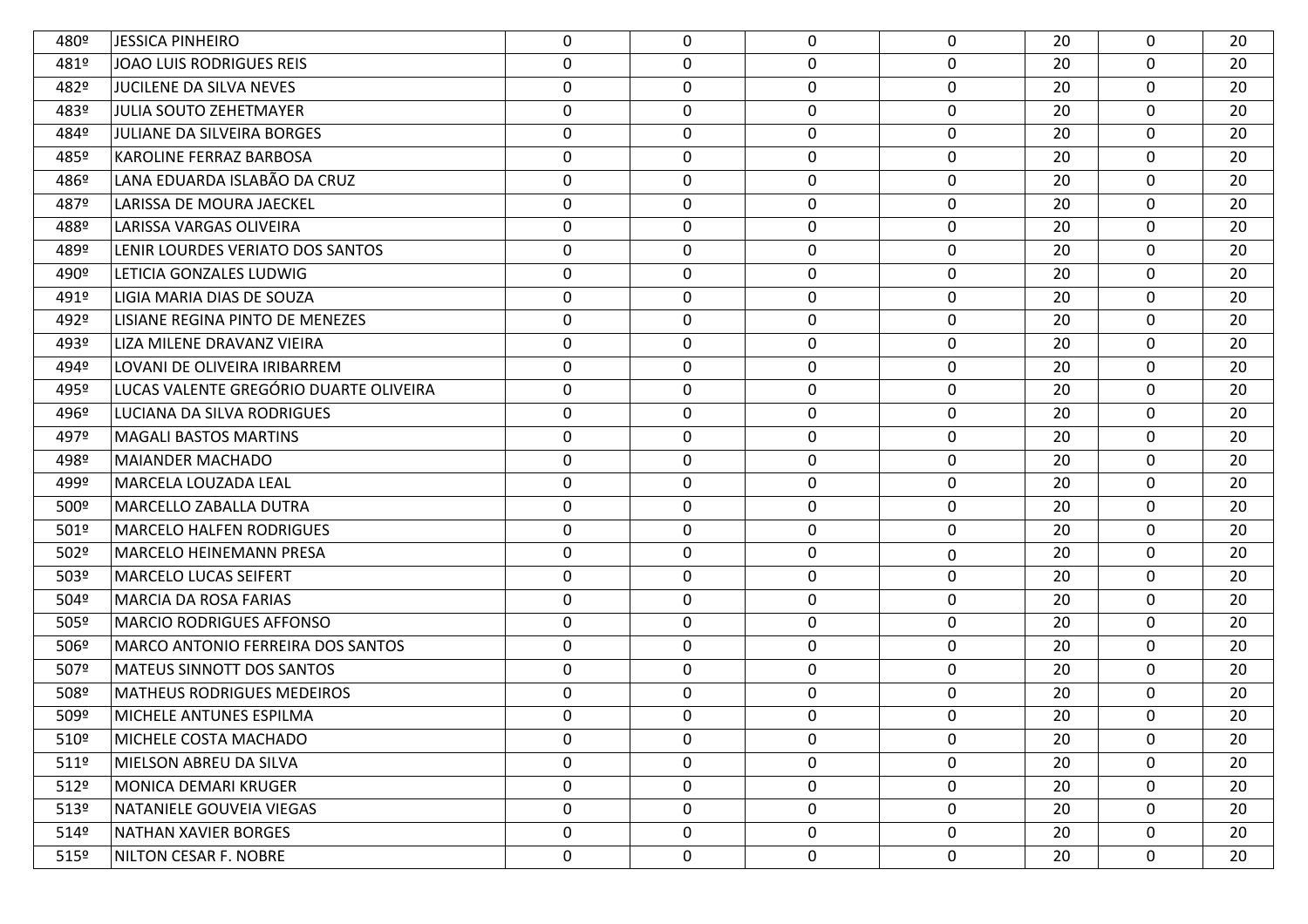| 5169             | PABLO VINICIUS GALVÃO BRUM        | 0                | $\mathbf 0$ | $\mathbf 0$ | $\mathbf 0$  | 20 | 0           | 20 |
|------------------|-----------------------------------|------------------|-------------|-------------|--------------|----|-------------|----|
| 517º             | PALOMA DA SILVA SOUZA             | $\boldsymbol{0}$ | $\mathbf 0$ | $\mathbf 0$ | $\mathbf 0$  | 20 | $\mathbf 0$ | 20 |
| 518º             | PAMELA CARVALHO MAYER             | $\boldsymbol{0}$ | 0           | $\mathbf 0$ | $\mathbf 0$  | 20 | 0           | 20 |
| 519º             | PATRICIE AJANIR LEMOS SILVA       | $\mathbf 0$      | $\mathbf 0$ | $\mathbf 0$ | $\mathbf 0$  | 20 | $\mathbf 0$ | 20 |
| 520º             | <b>PATRICK ARAUJO DA SILVA</b>    | $\boldsymbol{0}$ | 0           | $\mathbf 0$ | 0            | 20 | 0           | 20 |
| 5219             | <b>PATRICK FREITAS FURES</b>      | $\pmb{0}$        | 0           | $\mathbf 0$ | $\mathbf 0$  | 20 | $\mathbf 0$ | 20 |
| 522º             | RAQUEL BANDEIRA ULGUIM            | $\boldsymbol{0}$ | 0           | $\mathbf 0$ | $\mathbf 0$  | 20 | 0           | 20 |
| 523º             | RITA DE CASSIA FERREZ ISLABÃO     | $\pmb{0}$        | $\mathbf 0$ | $\mathbf 0$ | $\mathbf 0$  | 20 | $\mathbf 0$ | 20 |
| 524º             | ROBERTA BARBOSA DA ROSA           | $\boldsymbol{0}$ | 0           | $\mathbf 0$ | 0            | 20 | 0           | 20 |
| 525º             | <b>ROBERTA FACCHIN VIEIRA</b>     | $\pmb{0}$        | $\mathbf 0$ | $\mathbf 0$ | $\mathbf 0$  | 20 | $\mathbf 0$ | 20 |
| 526º             | <b>ROBERTO FELIX PIRES</b>        | $\boldsymbol{0}$ | 0           | $\mathbf 0$ | $\mathbf 0$  | 20 | 0           | 20 |
| 527º             | <b>RODRIGO RIZZOLO SALVATERRA</b> | $\boldsymbol{0}$ | 0           | $\mathbf 0$ | $\mathbf 0$  | 20 | $\mathbf 0$ | 20 |
| 528º             | ROSANE GARCIA DO CANTO            | $\boldsymbol{0}$ | 0           | $\mathbf 0$ | $\mathbf 0$  | 20 | 0           | 20 |
| 529º             | ROSANE MARIA HALFEN               | $\pmb{0}$        | $\pmb{0}$   | $\mathbf 0$ | $\mathbf 0$  | 20 | $\mathbf 0$ | 20 |
| 530 <sup>o</sup> | ROSELAINE DE LIMA SOUZA           | 0                | 0           | $\mathbf 0$ | $\mathbf 0$  | 20 | 0           | 20 |
| 531º             | <b>ROSELAINE DEMARI KRUGER</b>    | $\boldsymbol{0}$ | $\mathbf 0$ | $\mathbf 0$ | $\mathbf 0$  | 20 | $\mathbf 0$ | 20 |
| 532º             | ROSILAINE S. DE FIGUEIREDO MOURA  | $\boldsymbol{0}$ | 0           | $\mathbf 0$ | 0            | 20 | 0           | 20 |
| 533º             | SAMIR FAGUNDES DA SILVA           | $\pmb{0}$        | 0           | $\mathbf 0$ | $\mathbf 0$  | 20 | $\mathbf 0$ | 20 |
| 534º             | SAMIRA BAADE SILVA DA SILVA       | $\boldsymbol{0}$ | 0           | $\mathbf 0$ | 0            | 20 | 0           | 20 |
| 535º             | SARAH LIA DOS SANTOS VIEIRA       | $\pmb{0}$        | 0           | $\mathbf 0$ | $\mathbf 0$  | 20 | $\mathbf 0$ | 20 |
| 536º             | <b>SERGIO DA SILVA RECONDO</b>    | $\boldsymbol{0}$ | 0           | $\mathbf 0$ | 0            | 20 | 0           | 20 |
| 537º             | SIMONE BRUM SOARES AZEVEDO        | $\mathbf 0$      | $\mathbf 0$ | $\mathbf 0$ | $\mathbf 0$  | 20 | $\mathbf 0$ | 20 |
| 538º             | SINARA QUEVEDO CUNHA              | $\pmb{0}$        | 0           | $\mathbf 0$ | $\mathbf 0$  | 20 | $\mathbf 0$ | 20 |
| 539º             | <b>SUELEN COUTO LIMA</b>          | $\boldsymbol{0}$ | $\mathbf 0$ | 0           | $\mathbf 0$  | 20 | $\mathbf 0$ | 20 |
| 540º             | <b>TAIS PEREIRA BARROS</b>        | $\boldsymbol{0}$ | 0           | $\mathbf 0$ | $\mathbf 0$  | 20 | 0           | 20 |
| 541º             | <b>TAMIRES ROLDÃO MONTOITO</b>    | $\pmb{0}$        | $\mathbf 0$ | $\mathbf 0$ | $\mathbf 0$  | 20 | $\mathbf 0$ | 20 |
| 542º             | TAMISE MADRUGA DOS SANTOS         | 0                | $\mathbf 0$ | $\mathbf 0$ | $\mathbf 0$  | 20 | $\mathbf 0$ | 20 |
| 543º             | <b>TATIANA BAST ALVES</b>         | $\pmb{0}$        | $\mathbf 0$ | $\mathbf 0$ | $\mathbf 0$  | 20 | $\mathbf 0$ | 20 |
| 544º             | <b>TATIANA DA ROSA SIGALLES</b>   | 0                | 0           | 0           | $\mathbf 0$  | 20 | $\mathbf 0$ | 20 |
| 545°             | <b>TATIANE GUILHAMILHO MORAES</b> | $\mathbf 0$      | $\mathbf 0$ | 0           | $\mathbf 0$  | 20 | 0           | 20 |
| 546º             | THAIS ALVES DE MELLO              | $\mathbf 0$      | 0           | 0           | $\mathbf{0}$ | 20 | 0           | 20 |
| 547º             | <b>THAIS VALERIO MEDEIROS</b>     | $\mathbf 0$      | $\mathbf 0$ | $\mathbf 0$ | $\mathbf 0$  | 20 | $\mathbf 0$ | 20 |
| 548º             | TIAGO DOS SANTOS GUIDOTTI         | 0                | 0           | 0           | $\mathbf 0$  | 20 | 0           | 20 |
| 549º             | <b>VANELISE MEDINA</b>            | $\mathbf 0$      | $\mathbf 0$ | $\mathbf 0$ | $\mathbf 0$  | 20 | $\mathbf 0$ | 20 |
| 550 <sup>o</sup> | VANESSA MACHADO DUARTE            | $\boldsymbol{0}$ | 0           | $\mathbf 0$ | $\mathbf 0$  | 20 | 0           | 20 |
| $551^{\circ}$    | VANUSA ROSSALES BARCELOS          | $\mathbf 0$      | $\mathbf 0$ | 0           | $\mathbf 0$  | 20 | 0           | 20 |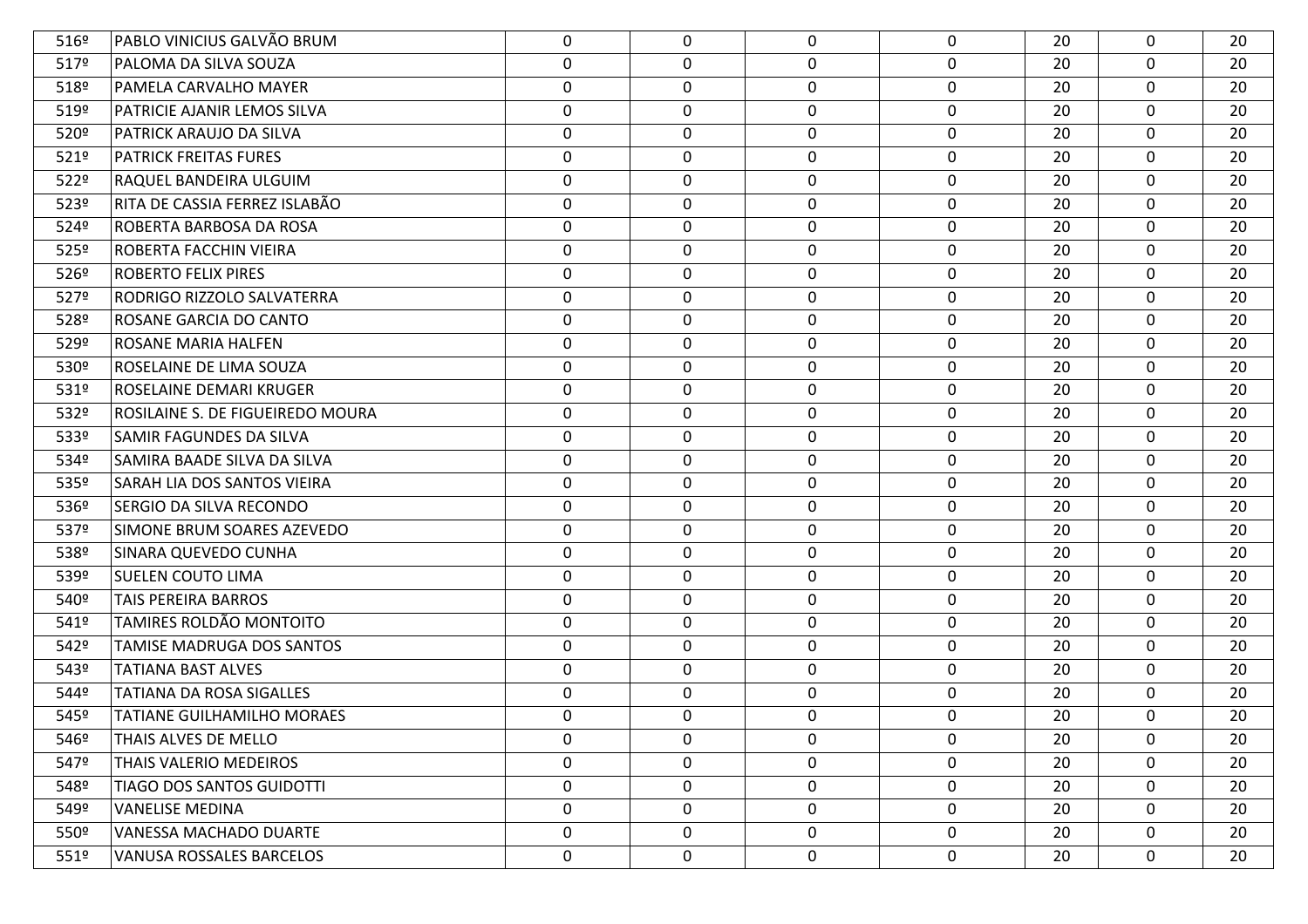| 552º             | <b>VINICIUS LEAL SANTOS</b>         | $\mathbf 0$ | 0                 | 0           | $\mathbf 0$ | 20          | 0              | 20             |  |  |  |
|------------------|-------------------------------------|-------------|-------------------|-------------|-------------|-------------|----------------|----------------|--|--|--|
| 553º             | VITORIA OLIVEIRA                    | $\mathbf 0$ | $\mathbf 0$       | $\mathbf 0$ | $\mathbf 0$ | 20          | $\mathbf 0$    | 20             |  |  |  |
| 554º             | <b>VIVIANE DE OLIVEIRA AZAMBUJA</b> | $\mathbf 0$ | 0                 | $\mathbf 0$ | $\mathbf 0$ | 20          | $\mathbf 0$    | 20             |  |  |  |
| 555º             | VIVIANE PINTO DA SILVA MEGIATO      | $\mathbf 0$ | $\mathbf 0$       | $\mathbf 0$ | $\mathbf 0$ | 20          | $\mathbf 0$    | 20             |  |  |  |
| 556º             | <b>WALISON LIMA GULARTE</b>         | $\mathbf 0$ | 0                 | 0           | $\mathbf 0$ | 20          | $\mathbf 0$    | 20             |  |  |  |
| 557º             | WILLIAM RENATO ALVES DA SILVA       | $\mathbf 0$ | $\mathbf 0$       | $\mathbf 0$ | $\mathbf 0$ | 20          | $\mathbf 0$    | 20             |  |  |  |
| 558º             | <b>WILLIAN NOGUEIRA HALFEN</b>      | $\mathbf 0$ | 0                 | 0           | $\mathbf 0$ | 20          | $\mathbf 0$    | 20             |  |  |  |
| 559º             | YASMIN CORREA DE AVILA              | $\mathbf 0$ | $\mathbf 0$       | $\mathbf 0$ | $\mathbf 0$ | 20          | $\mathbf 0$    | 20             |  |  |  |
| 560º             | ZELI LEMES DE OLIVEIRA              | 0           | $\Omega$          | 0           | $\mathbf 0$ | 20          | $\mathbf 0$    | 20             |  |  |  |
|                  |                                     |             | <b>TOTAL: 179</b> |             |             |             |                |                |  |  |  |
| 561º             | JANETE MARINHO RIBEIRO              | 10          | 0                 | $\mathbf 0$ | $\mathbf 0$ | 0           | 4              | 14             |  |  |  |
|                  |                                     |             | <b>TOTAL: 01</b>  |             |             |             |                |                |  |  |  |
| 562º             | <b>CRISTIANE CAVALHEIRO FARIAS</b>  | 10          | 0                 | 0           | $\mathbf 0$ | 0           | $\mathbf 0$    | 10             |  |  |  |
| 563º             | NICOLE PEREIRA DA SILVA             | $\mathbf 0$ | $\mathbf 0$       | $\mathbf 0$ | $\mathbf 0$ | $\mathbf 0$ | 10             | 10             |  |  |  |
| <b>TOTAL: 02</b> |                                     |             |                   |             |             |             |                |                |  |  |  |
| 564º             | <b>ROGER LUIZ GARCIA NUNES</b>      | $\mathbf 0$ | 0                 | $\mathbf 0$ | $\mathbf 0$ | $\mathbf 0$ | $\overline{a}$ | 4              |  |  |  |
| 565º             | SANTA TEREZA RODRIGUES              | $\mathbf 0$ | $\mathbf 0$       | $\mathbf 0$ | $\mathbf 0$ | $\mathbf 0$ | $\overline{4}$ | 4              |  |  |  |
| <b>TOTAL: 02</b> |                                     |             |                   |             |             |             |                |                |  |  |  |
| 566º             | FERNANDA DE AZEVEDO DIAS            | $\mathbf 0$ | 0                 | $\mathbf 0$ | $\mathbf 0$ | 0           | $2^{\circ}$    | $\overline{2}$ |  |  |  |
| 567º             | LEILA GUIOMAR LINHARES BARCELLOS    | $\mathbf 0$ | 0                 | $\mathbf 0$ | $\mathbf 0$ | 0           | $\overline{2}$ | $\overline{2}$ |  |  |  |
| 568º             | MARILIZIA SANDRINI XAVIER           | $\mathbf 0$ | $\mathbf 0$       | $\mathbf 0$ | $\mathbf 0$ | $\Omega$    | $\overline{2}$ | $2^{\circ}$    |  |  |  |
| 569º             | ROSELAINE DIOGO                     | $\mathbf 0$ | $\mathbf 0$       | $\mathbf 0$ | $\mathbf 0$ | $\mathbf 0$ | $2^{\circ}$    | $2^{\circ}$    |  |  |  |
|                  |                                     |             | <b>TOTAL: 04</b>  |             |             |             |                |                |  |  |  |
| 570º             | <b>ADRIANA SOARES DA SILVA</b>      | $\mathbf 0$ | 0                 | $\mathbf 0$ | $\mathbf 0$ | 0           | $\mathbf 0$    | $\mathbf 0$    |  |  |  |
| 571º             | ALICE NEUGEBAUER FONSECA            | $\mathbf 0$ | $\mathbf 0$       | $\mathbf 0$ | $\mathbf 0$ | $\mathbf 0$ | $\mathbf 0$    | $\mathbf 0$    |  |  |  |
| 572º             | ALICIA ROSA DE MEDEIROS             | $\mathbf 0$ | $\mathbf 0$       | $\mathbf 0$ | $\mathbf 0$ | 0           | $\mathbf 0$    | $\mathbf 0$    |  |  |  |
| 573º             | ANA CRISTINA VILLELA SCHULZ KRUGER  | $\mathbf 0$ | 0                 | $\mathbf 0$ | $\mathbf 0$ | 0           | $\mathbf 0$    | $\mathbf 0$    |  |  |  |
| 574º             | <b>ANDERSON CARVALHO SOARES</b>     | $\mathbf 0$ | 0                 | $\mathbf 0$ | $\mathbf 0$ | 0           | $\mathbf 0$    | $\mathbf 0$    |  |  |  |
| 575º             | ANDRÉIA LORENÇO RUBIRA DA SILVA     | $\mathbf 0$ | $\mathbf 0$       | $\mathbf 0$ | $\mathbf 0$ | $\mathbf 0$ | $\mathbf 0$    | $\mathbf 0$    |  |  |  |
| 576º             | ANDRÉIA MACHADO FLORES BANDEIRA     | 0           | $\mathbf 0$       | 0           | $\mathbf 0$ | 0           | $\mathbf 0$    | 0              |  |  |  |
| 577º             | ANTONIO CARLOS DA SILVA JACONDINO   | 0           | 0                 | $\mathbf 0$ | $\mathbf 0$ | 0           | 0              | $\Omega$       |  |  |  |
| 578º             | ARIANE NETO BASTOS GONÇALVES        | $\mathbf 0$ | $\mathbf 0$       | 0           | $\mathbf 0$ | $\mathbf 0$ | $\mathbf 0$    | $\mathbf{0}$   |  |  |  |
| 579º             | <b>CAREM NUNES SCHWANTZ</b>         | $\mathbf 0$ | 0                 | 0           | $\mathbf 0$ | 0           | $\mathbf 0$    | $\mathbf{0}$   |  |  |  |
| 580 <sup>o</sup> | CARMEN LUCIA SILVEIRA HARDTKE       | $\mathbf 0$ | 0                 | $\mathbf 0$ | 0           | $\mathbf 0$ | 0              | $\mathbf{0}$   |  |  |  |
| 581º             | <b>CAROLINE BARBOSA XAVIER</b>      | $\mathbf 0$ | 0                 | $\mathbf 0$ | $\mathbf 0$ | 0           | $\mathbf 0$    | $\mathbf{0}$   |  |  |  |
| 582º             | <b>DEBORA ALVES STANDER</b>         | $\mathbf 0$ | $\mathbf 0$       | $\mathbf 0$ | $\mathbf 0$ | $\mathbf 0$ | $\mathbf 0$    | $\mathbf 0$    |  |  |  |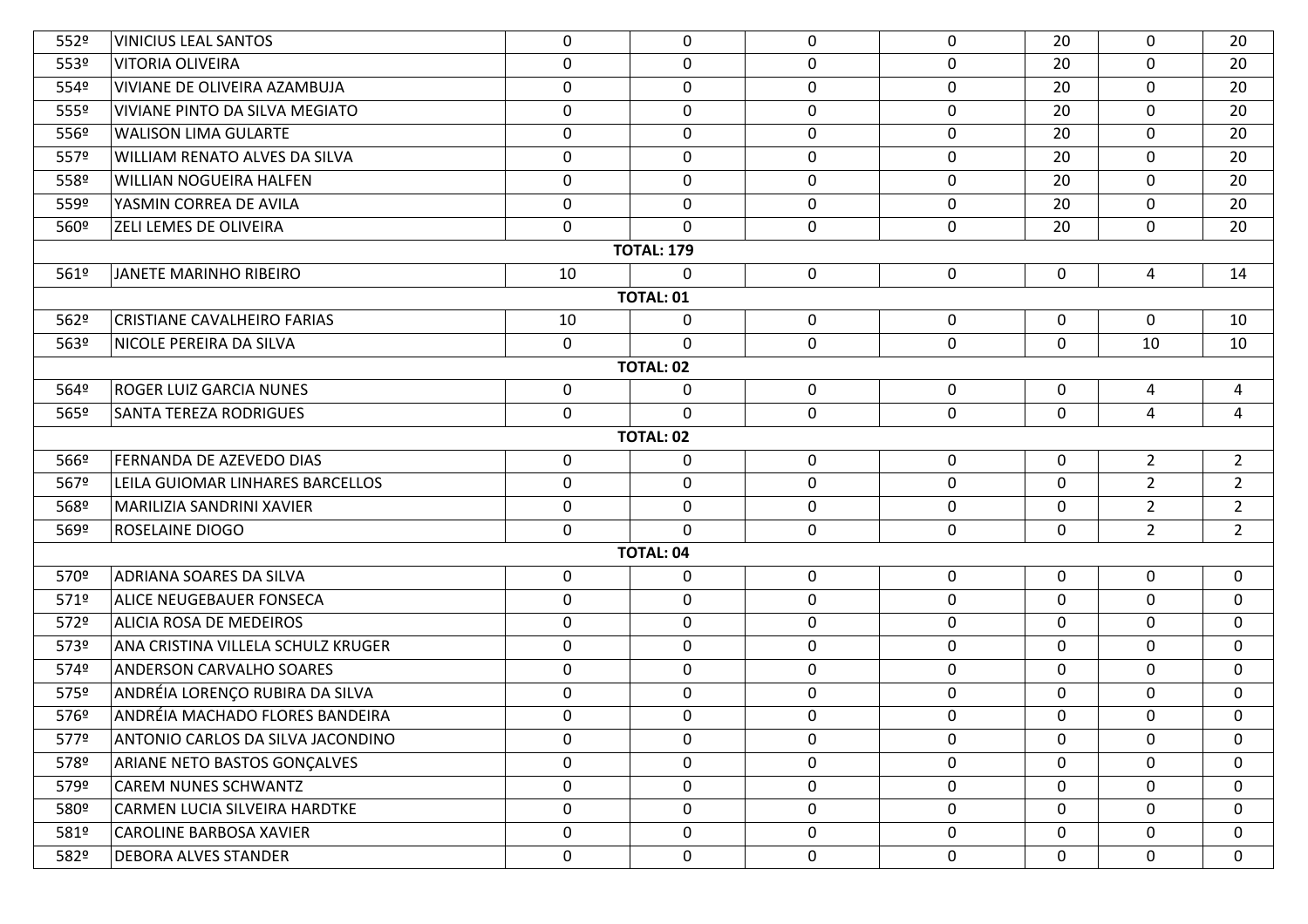| 583º             | <b>EDIANE PEREIRA DA CUNHA</b>       | 0           | $\mathbf{0}$     | 0           | 0            | $\Omega$    | $\mathbf 0$      | $\mathbf 0$      |
|------------------|--------------------------------------|-------------|------------------|-------------|--------------|-------------|------------------|------------------|
| 584º             | <b>ELISANGELA TERRES DA LUZ</b>      | 0           | $\mathbf 0$      | 0           | $\mathbf 0$  | 0           | $\mathbf 0$      | $\mathbf 0$      |
| 585º             | <b>ELIZABETE RIBEIRO AIRES</b>       | $\mathbf 0$ | 0                | 0           | 0            | 0           | 0                | 0                |
| 586 <sup>o</sup> | <b>EVELINE PUYO RODRIGUES</b>        | 0           | $\boldsymbol{0}$ | $\mathbf 0$ | $\mathbf 0$  | $\Omega$    | 0                | $\mathbf 0$      |
| 587º             | FÁBIA ELIANE SOARES PORTO            | $\mathbf 0$ | 0                | 0           | $\mathbf 0$  | $\Omega$    | 0                | 0                |
| 588º             | FERNANDA BRAGA DA SILVA              | $\pmb{0}$   | $\mathbf 0$      | 0           | $\mathbf 0$  | 0           | $\mathbf 0$      | 0                |
| 589º             | <b>FRANCIELE DOS SANTOS LOPES</b>    | $\mathbf 0$ | 0                | 0           | $\mathbf 0$  | $\Omega$    | 0                | $\mathbf 0$      |
| 590º             | <b>GABRIELA TESSMANN MEWS</b>        | 0           | 0                | 0           | $\mathbf 0$  | $\Omega$    | 0                | $\mathbf 0$      |
| 591º             | <b>GIENE LOPES DA SILVA</b>          | 0           | 0                | 0           | 0            | $\Omega$    | 0                | 0                |
| 592º             | <b>GISLAINE DOS SANTOS MOURA</b>     | 0           | $\boldsymbol{0}$ | 0           | $\mathbf 0$  | $\Omega$    | $\mathbf 0$      | $\mathbf 0$      |
| 593º             | <b>GLAUCIANE SALVADOR SCHAUN</b>     | 0           | 0                | 0           | 0            | $\Omega$    | 0                | 0                |
| 594º             | <b>IARA MARLI PINTO DA SILVA</b>     | 0           | $\mathbf 0$      | 0           | $\mathbf 0$  | $\Omega$    | $\mathbf 0$      | $\mathbf 0$      |
| 595º             | <b>INACIA MARIA WITTE ANTUNES</b>    | $\mathbf 0$ | 0                | 0           | 0            | $\Omega$    | 0                | 0                |
| 596º             | JOIANE LIMA DE MEDEIROS              | $\pmb{0}$   | $\mathbf 0$      | 0           | $\mathbf 0$  | 0           | $\mathbf 0$      | $\mathbf 0$      |
| 597º             | <b>JORGE ANTONIO KICKHOFEL PINTO</b> | $\mathbf 0$ | $\mathbf 0$      | 0           | $\mathbf 0$  | $\Omega$    | 0                | $\mathbf 0$      |
| 598º             | <b>JULIANA COSTA GULART</b>          | 0           | $\mathbf 0$      | 0           | 0            | $\Omega$    | 0                | $\mathbf 0$      |
| 599º             | LIANA DE SOUZA SOARES                | $\mathbf 0$ | 0                | 0           | 0            | $\Omega$    | 0                | 0                |
| 600 <sup>o</sup> | LISANDRA ROCHA DA COSTA              | 0           | $\mathbf 0$      | $\mathbf 0$ | $\mathbf 0$  | 0           | $\mathbf 0$      | $\mathbf 0$      |
| 601º             | MAGDA L. MAIA GOMES                  | 0           | 0                | 0           | 0            | $\Omega$    | $\boldsymbol{0}$ | 0                |
| 602º             | <b>MAIARA MOURA DE MELO</b>          | 0           | $\mathbf 0$      | 0           | $\mathbf 0$  | $\Omega$    | $\mathbf 0$      | $\mathbf 0$      |
| 603º             | MARA REGINA ANDRADE TAVARES          | 0           | $\mathbf 0$      | 0           | 0            | $\Omega$    | 0                | 0                |
| 604º             | <b>MARCELA R. AVILA BRITO</b>        | 0           | $\mathbf 0$      | 0           | $\mathbf 0$  | $\Omega$    | $\mathbf 0$      | $\mathbf 0$      |
| 605º             | MARIA ELOIZA MADRUGA MANFRONI        | 0           | $\mathbf 0$      | 0           | 0            | 0           | 0                | 0                |
| 606º             | MARIA ROSELAEM PORTO DO AMARAL       | 0           | 0                | 0           | 0            | $\Omega$    | 0                | $\mathbf 0$      |
| 607º             | <b>MATEUS DE MOURA PEREIRA</b>       | 0           | 0                | 0           | 0            | 0           | 0                | 0                |
| 608º             | MILENE JARDIM TAVARES                | 0           | $\mathbf 0$      | 0           | 0            | 0           | $\boldsymbol{0}$ | 0                |
| 609º             | MURILO SOUSA GONÇALVES               | 0           | 0                | 0           | 0            | $\Omega$    | 0                | 0                |
| 610º             | NATHALIA BRISOLARA SEEFELDT          | 0           | $\mathbf 0$      | 0           | 0            | 0           | $\boldsymbol{0}$ | 0                |
| 611º             | NATIELE AZEVEDO ROSA                 | $\mathbf 0$ | 0                | 0           | 0            | 0           | $\boldsymbol{0}$ | 0                |
| 612º             | NILZA DE SOUZA MACEDO                | 0           | 0                | 0           | 0            | 0           | 0                | 0                |
| 613º             | PABLO MAIA GAUTÉRIO                  | 0           | $\mathbf 0$      | 0           | $\mathbf{0}$ | $\Omega$    | $\mathbf{0}$     | $\mathbf 0$      |
| 6149             | PAULA REGINA DA CUNHA LOPES          | 0           | $\mathbf 0$      | 0           | $\mathbf{0}$ | 0           | $\mathbf 0$      | $\boldsymbol{0}$ |
| $615^{\circ}$    | PAULO ROBERTO LUCAS PACHECO          | 0           | $\mathbf 0$      | 0           | $\mathbf 0$  | $\Omega$    | $\mathbf 0$      | $\mathbf{0}$     |
| 6169             | RAFAELA RUBIRA MACHADO               | 0           | 0                | 0           | $\mathbf 0$  | $\mathbf 0$ | $\mathbf 0$      | $\boldsymbol{0}$ |
| 6179             | REJANE CORREIA DA FONSECA            | $\mathbf 0$ | 0                | 0           | 0            | 0           | $\mathbf 0$      | $\boldsymbol{0}$ |
| 618º             | RONALDO DA SILVA SILVA               | 0           | $\mathbf 0$      | 0           | $\mathbf 0$  | 0           | 0                | $\boldsymbol{0}$ |